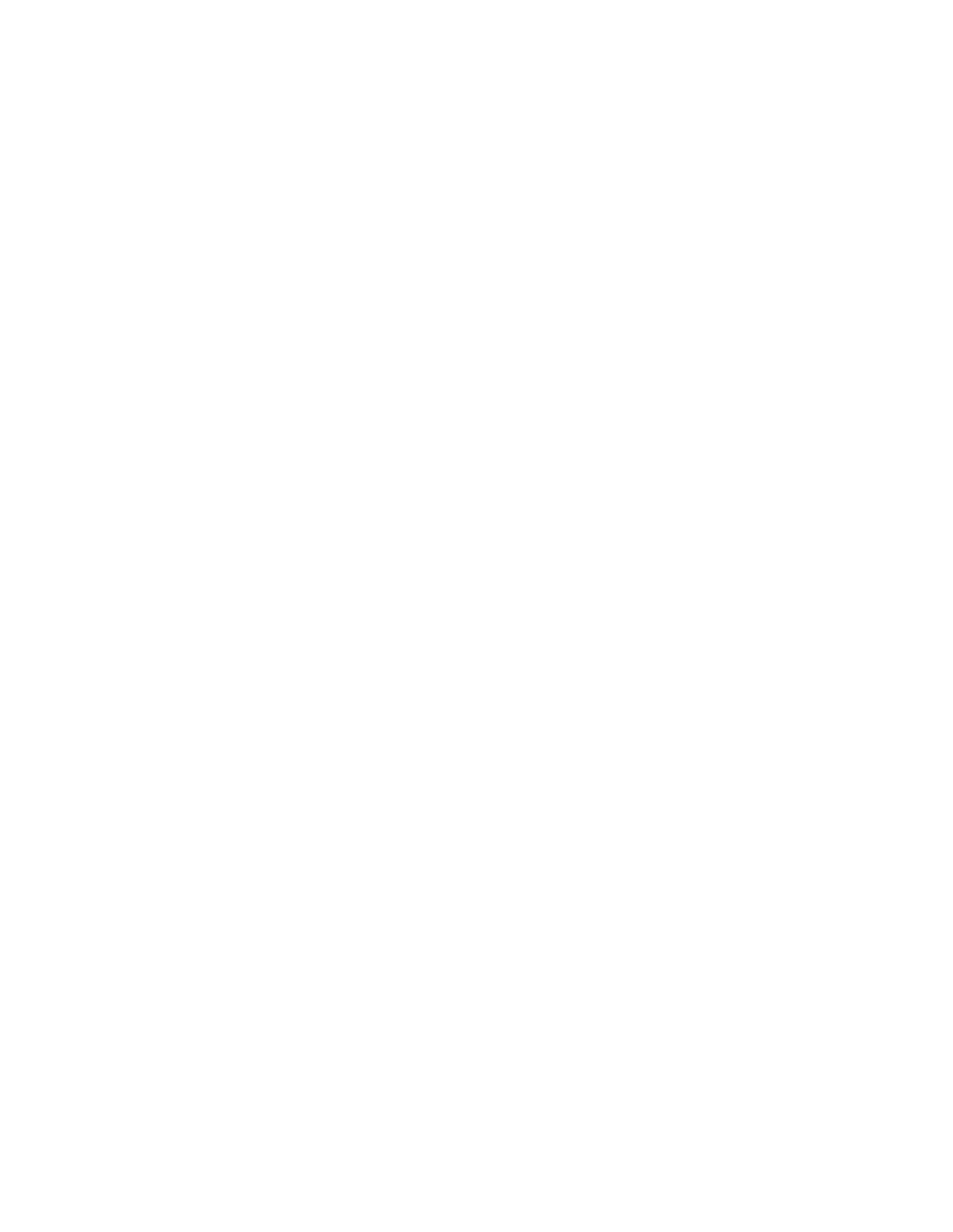This guide was created to accompany the SCORE Financial Projections Template, which is part of the Simple Steps for Starting Your Business® program.

More information about the program can be found here:

[http://www.score.org/Simple\\_Steps\\_for\\_Starting](http://www.score.org/Simple_Steps_for_Starting)

You can find PDFs of all of the presentations and handouts, including this guide and the Financial Projections Template, on the participant page:

<http://www.score.org/startyourbusiness>

Email [education@score.org](mailto:education@score.org) with questions or comments.

*This guide is based on a similar document created by Bill McCabe of the Port Charlotte SCORE chapter. Thank you to Mr. McCabe and all volunteers who spend their time educating SCORE clients.*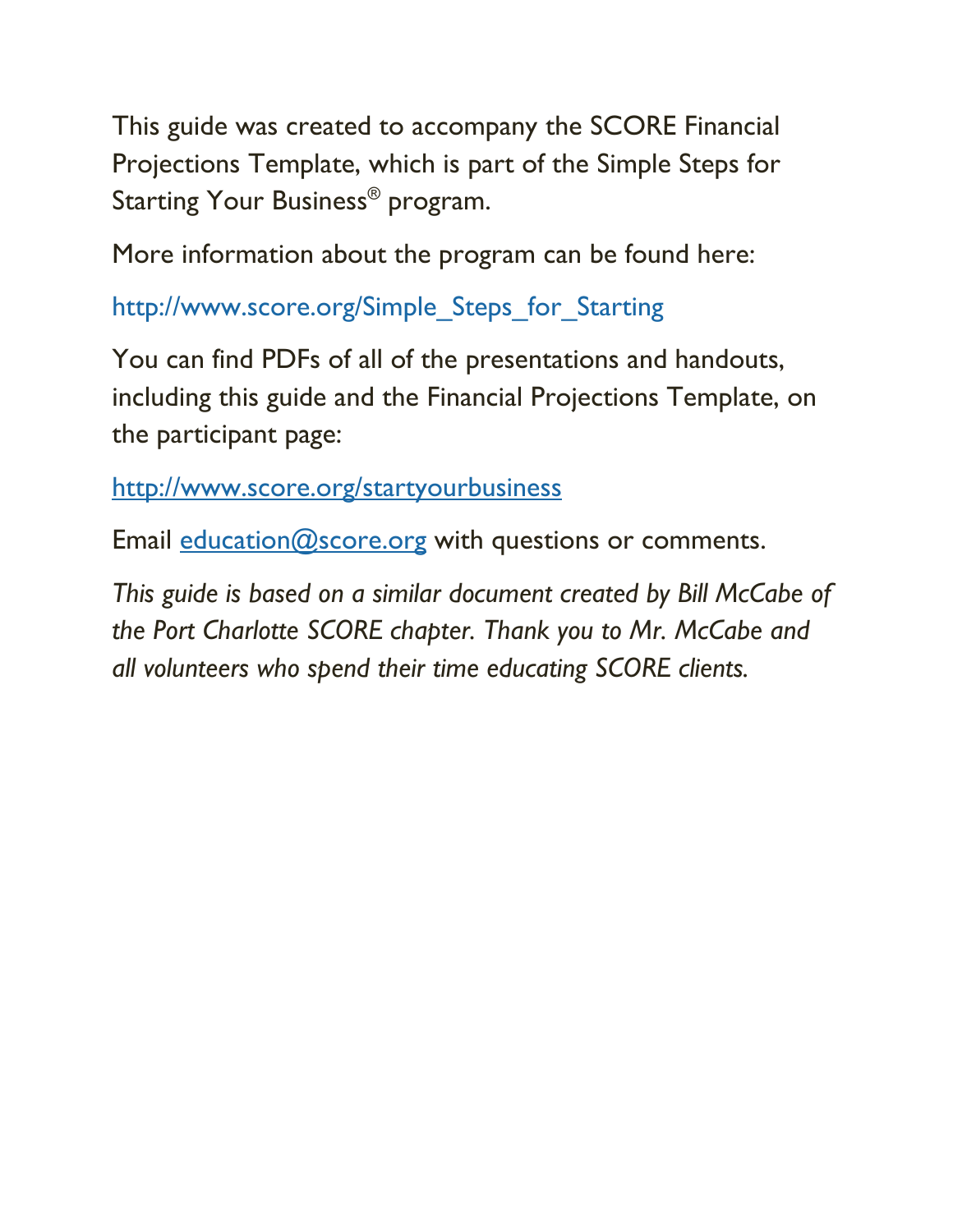# **Contents**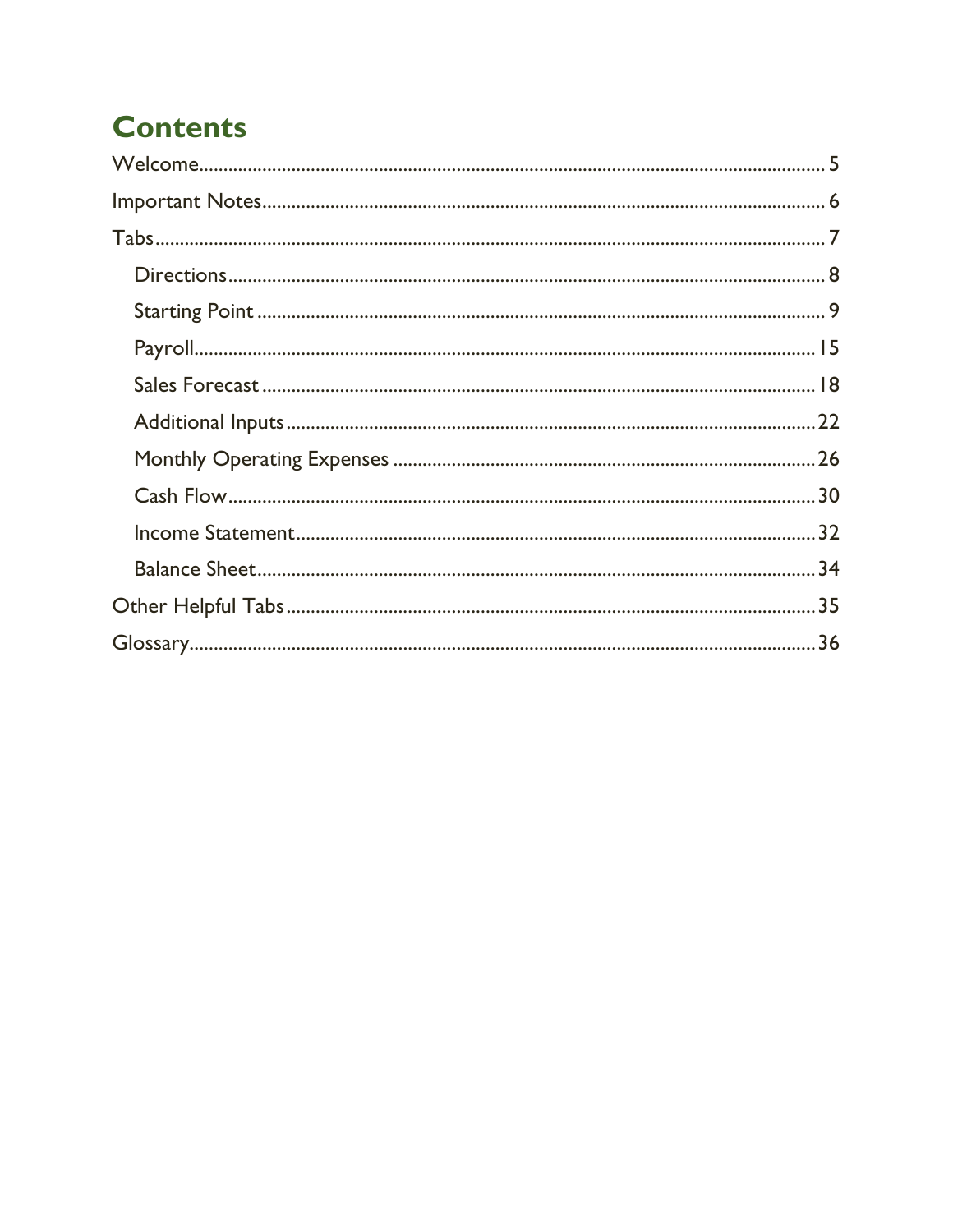# <span id="page-4-0"></span>**Welcome**

Financial forecasting can be one of the most intimidating parts of starting a business. If you are dreading this part of the process – RELAX! We've developed

this guide with you in mind. And the best part is: you can meet with a SCORE mentor for one-on-one guidance.

Here are some tips for low-stress completion of this financial projections template:

- 1. Write the numbers into this guide first (in pencil!), before copying them into the Excel spreadsheet.
- 2. Take some MS Excel training before using the spreadsheet: [http://office.microsoft.com/en](http://office.microsoft.com/en-us/training/microsoft-excel-training-curriculum-guide-FX102828216.aspx)[us/training/microsoft-excel-training](http://office.microsoft.com/en-us/training/microsoft-excel-training-curriculum-guide-FX102828216.aspx)[curriculum-guide-FX102828216.aspx](http://office.microsoft.com/en-us/training/microsoft-excel-training-curriculum-guide-FX102828216.aspx)

# Tip:

When you receive your copy of the SCORE Financial Projections Template, save a copy under your business name and label it as version 1 (e.g. WidgetsCo-V1.xls), before you enter your data. This will enable you to go back to a clean original in case something goes wrong.

As you make changes, "save as" different versions so you can go back to the latest version if you need to.

- 3. Save a blank "master" version of the Financial Projections Template, just in case.
- 4. When you don't know a word, refer to the glossary. If there is something that's not in there, ask your mentor or the instructor. There is space for you to add additional definitions.
- 5. Remember that it's normal to create multiple versions. Don't worry about getting it "wrong." Initially, you should strive to learn how to use the Template, rather than worrying about the detailed accuracy of your assumptions. Your SCORE mentor can advise you on how to determine the standard assumptions for the type of business you want to open.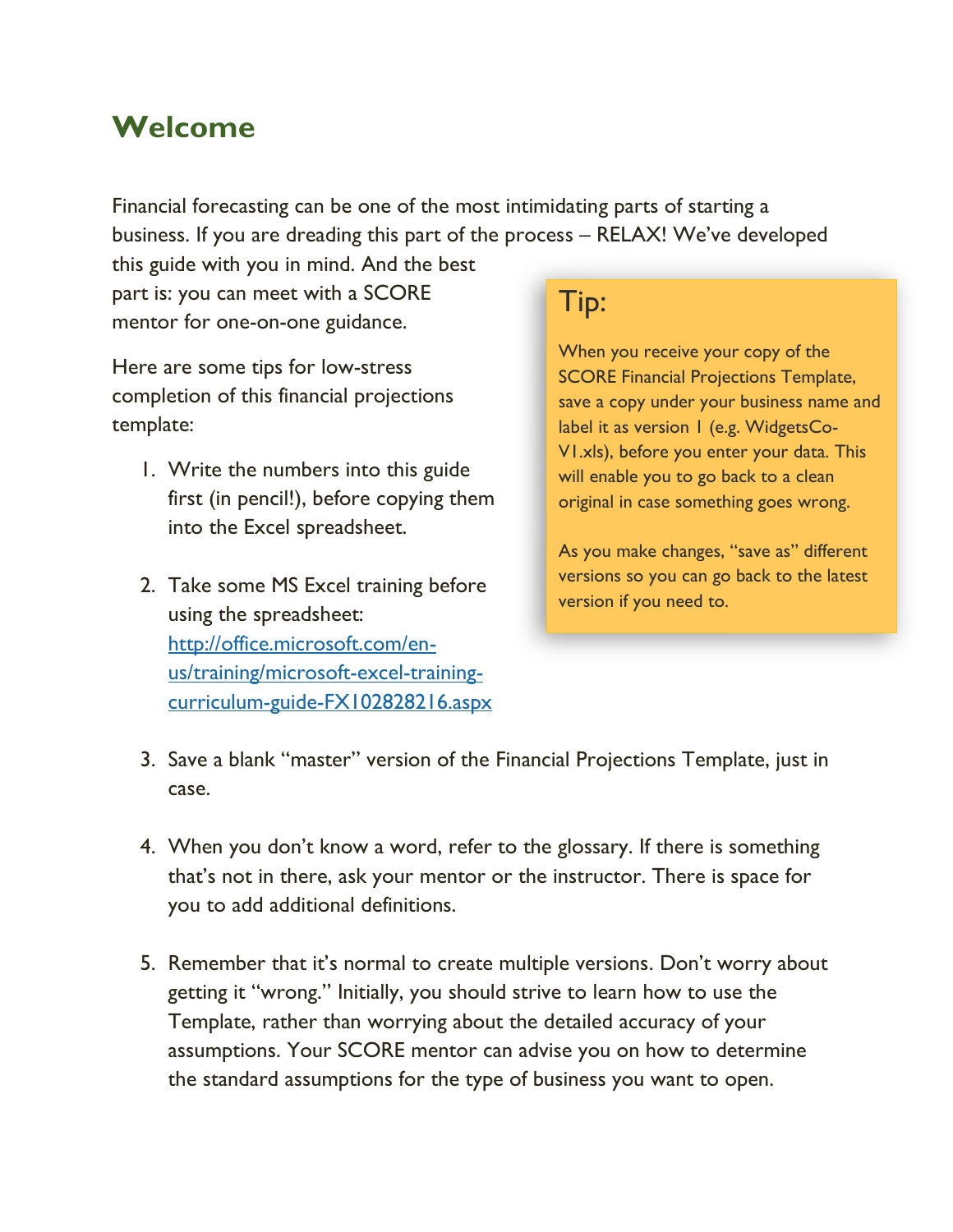# <span id="page-5-0"></span>**Important Notes**

**Accept the fact that you cannot predict the results of future events accurately, so just make your best estimates.** Fill in the requested information after researching each item. The numbers should be based on the plan you have developed so far. You may be able to come up with accurate numbers for some items. Others will be best guesses.

**The forecast you will generate from the data in this workbook will be for the first 36 months of the existence of your business, which may not correspond to a calendar year.** For example, if your business were to open its doors on July 1<sup>st</sup>, the forecast for months 1-12 would be for July through June of the following calendar year.

**With adjustment, this template can be used by an ongoing business making plans for the future.** If this is your situation, bring that fact to the attention of your instructor or mentor.

**Once you have transferred data you collected in this guide to the Excel spreadsheet, the spreadsheet will calculate an initial set of income statements, balance sheets and cash flow statements for the three years of the forecast, together with some other reports.** Immediately save a copy of the template as version 2 (e.g. WidgetsCo-V2.xls). You can then make whatever changes you need in version 2 and still have version 1 to go back to in case something goes wrong. Do the same thing for each additional iteration. Changes will be required until you arrive at a forecast that you think best represents the financial outcomes of your plan.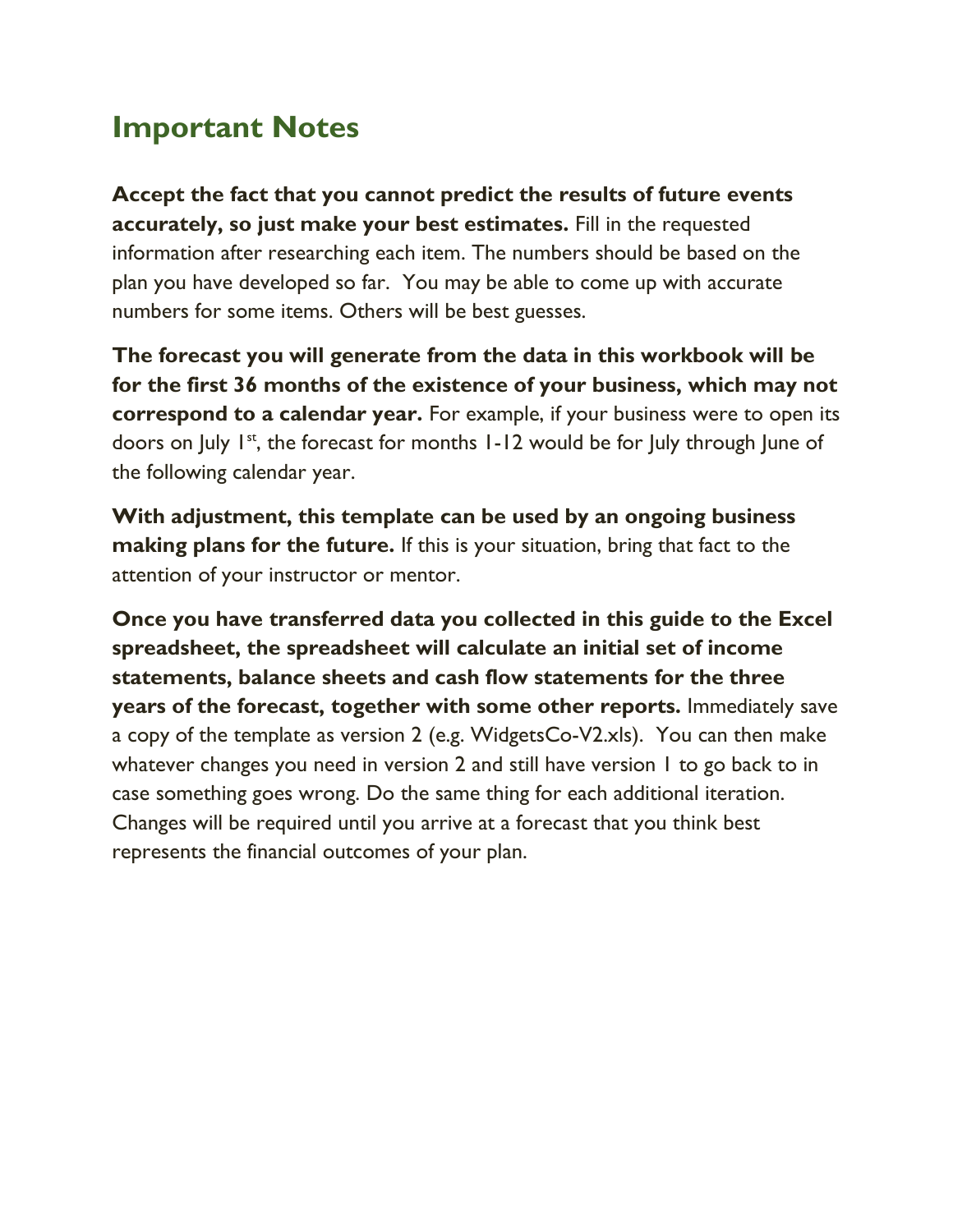# <span id="page-6-0"></span>**Tabs**

The following pages discuss each of the main tabs in the Financial Projections Template. For all tabs where you will need to input some information, we've provided spaces for you to write the information down in this guide first. That way, you can simply transfer the information over the Template. We've found that, for many people, this method is easier than immediately filling out the Template. However, if you feel comfortable doing so, feel free to jump right in to using the Template instead.

It's important to note that the tabs are all "locked." This means that you won't be able to accidentally alter any of the formulas. You will be able to change the width of columns, row height, and the size and location of text boxes. If you see "###" in a column, that means the column is too narrow for the numbers to display.

You can "unlock" the Template by using the code found on the Directions tab. We do not recommend doing this unless you have another copy saved and you have some understanding of how Excel formulas work.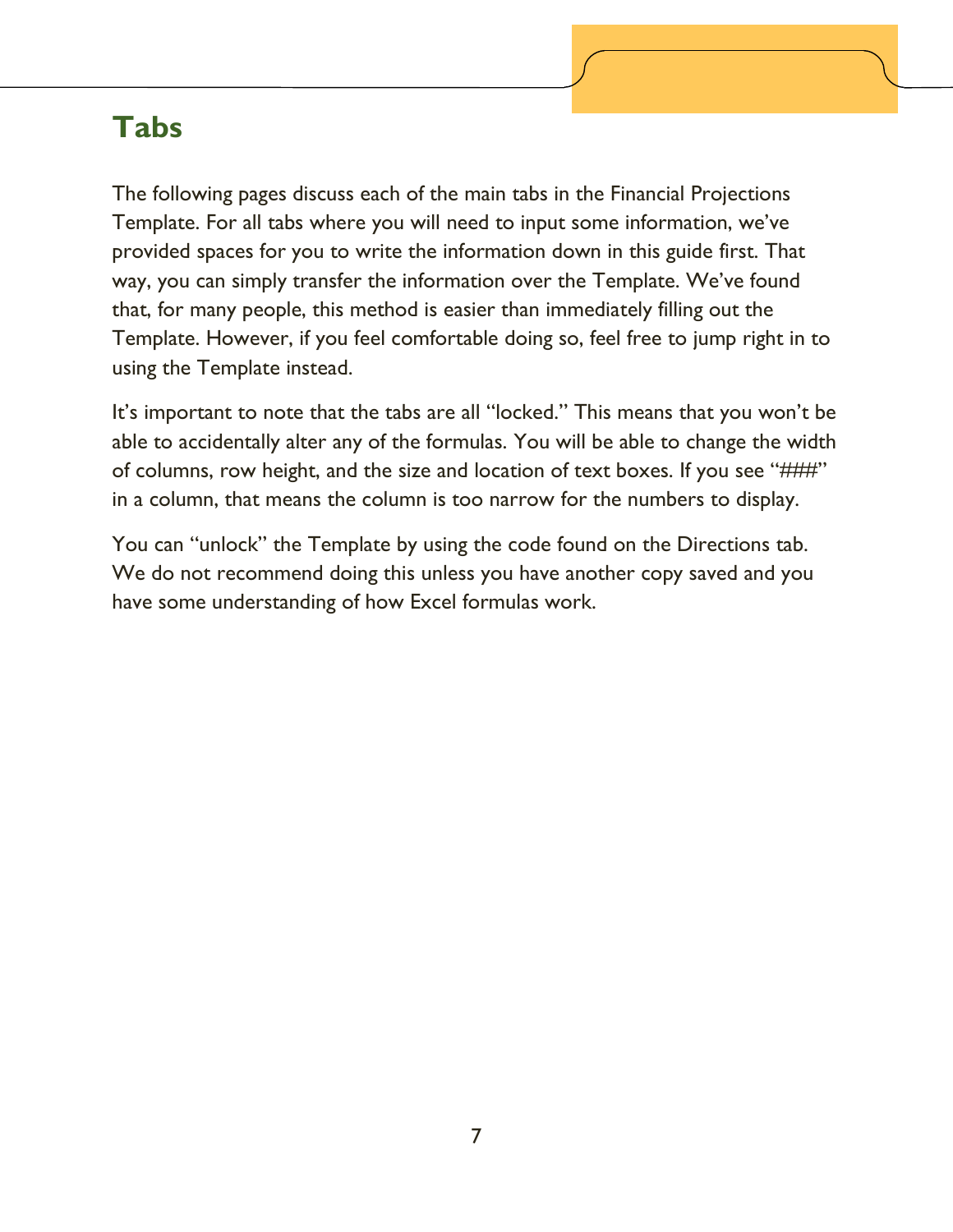#### <span id="page-7-0"></span>**Directions**

Here you can read some directions for completing the template. You'll also be asked to input your name, business name, and the month and year that you are starting on. This will determine how the months are displayed on the rest of the template. If you leave it blank, the months will be displayed as Month 1, Month 2, and so on. If you enter May 2015 as your starting month and year, the months will display as May, June, July, etc.

| Prepared by: ____________________ |  |  |
|-----------------------------------|--|--|
| <b>Company Name:</b>              |  |  |
| <b>Starting Month:</b>            |  |  |

Starting Year: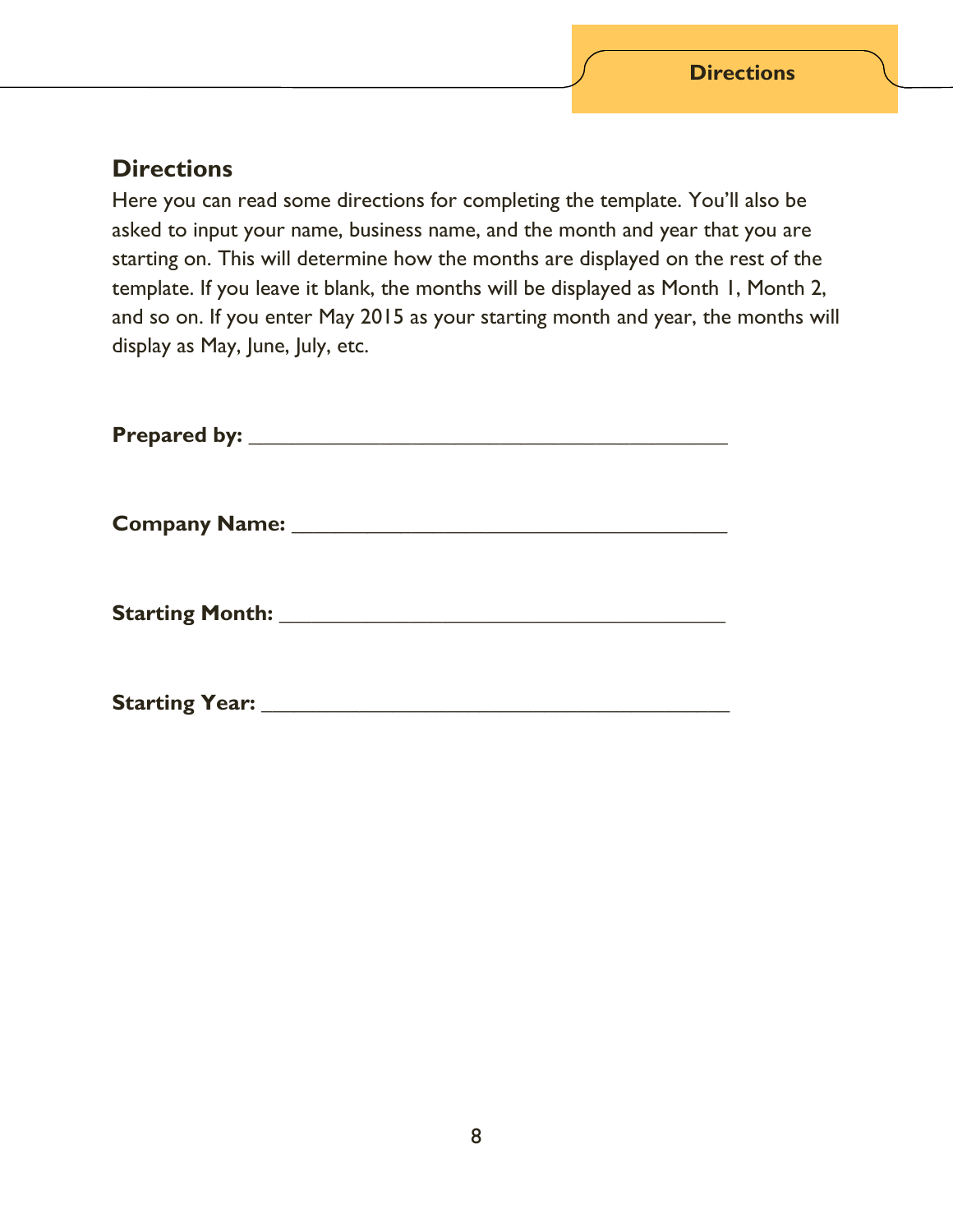### <span id="page-8-0"></span>**Starting Point**

In this tab, you will be developing the financial Balance Sheet for your business at the time it opens its doors for making the first sales. If you have an existing business, you will record the actual Balance Sheet numbers at the point in time from which you are projecting financial forecasts for future months.

#### **Fixed Assets**

These are items that you will purchase which will have value in the long-term (more than 1 year). Read the descriptions below, and enter an estimate for each amount. Remember, you can always make changes later when you've done more research.

#### **Real Estate**

When you purchase real estate, the cost of any buildings can be depreciated, but the cost of the land cannot be. Therefore, for accounting purposes, you will need to break down the cost of the real estate into land and buildings. A good rule of thumb is 20% of the real estate cost is land, and 80% buildings, but you should consult a tax professional for an exact breakdown.

**Land (A) \$**

**Buildings (B) \$**

**Leasehold Improvements** are updates or changes you need to make in your rental space before you can begin. These may include painting, installing new walls or partitions, new flooring, light fixtures, etc. **(C) \$**

**Equipment** includes machinery, computers, ovens, printing presses, etc. Any type machine or device you'll need to produce your product or service. **(D) \$**

**Furniture and Fixtures** are items like desks, chairs, tables, lamps, clothing racks, display cases, etc. **(E) \$**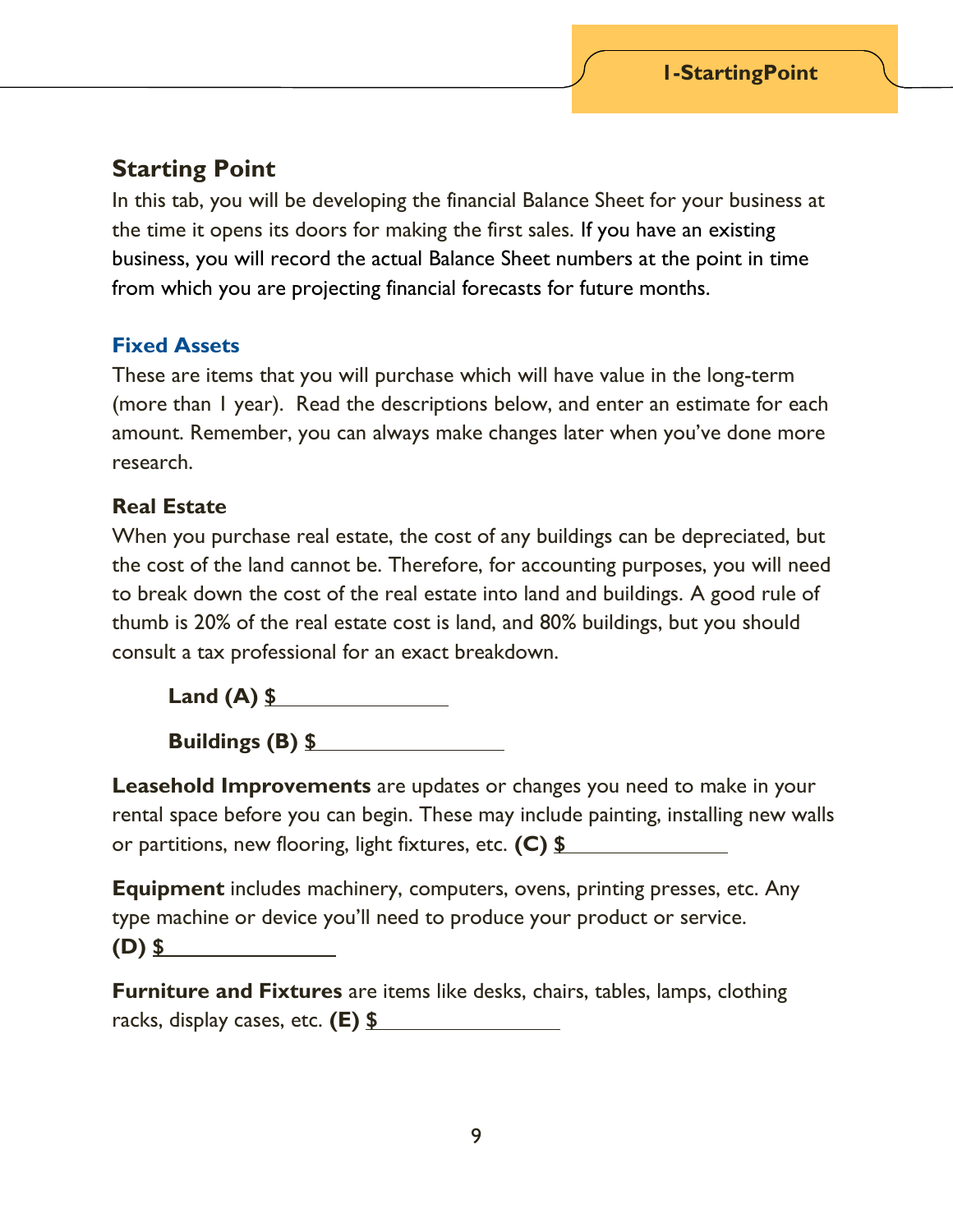**Vehicles** include any car, truck, van etc. that will be used for the business.

**(F) \$**

**Other** will include anything you will need to purchase as a Fixed Asset which doesn't quite match up with the previous categories, if needed. **(G) \$**

#### **Operating Capital**

These are shorter-term assets, things you will likely use within one year. Read the descriptions below, and enter an estimate for each amount. Remember, you can always make changes later when you've done more research.

**Pre-Opening Salaries and Wages** include any payment to employees or contractors who help you get things ready before you have officially opened your business. **(H) \$**

**Prepaid Insurance Premiums** will need to paid on any insurance you plan to get. See page 11 of the Simple Steps for Starting Your Business workbook for more information about different kinds of insurance. **(I) \$**

**Inventory** means the goods and materials that you will sell, or that you'll use to produce your product or service. **(J) \$**

**Legal and Accounting Fees** may need to be paid if you hire a lawyer and/or an accountant to help you get your business set up. **(K) \$**

**Rent Deposits** are fairly typical with any rental space, and you'll usually get the deposit back if you leave the space in good condition. **(L) \$**

**Utility Deposits** are charged by most utility companies prior to activating service. In some areas, this can be waived with a letter of reference.

**(M) \$**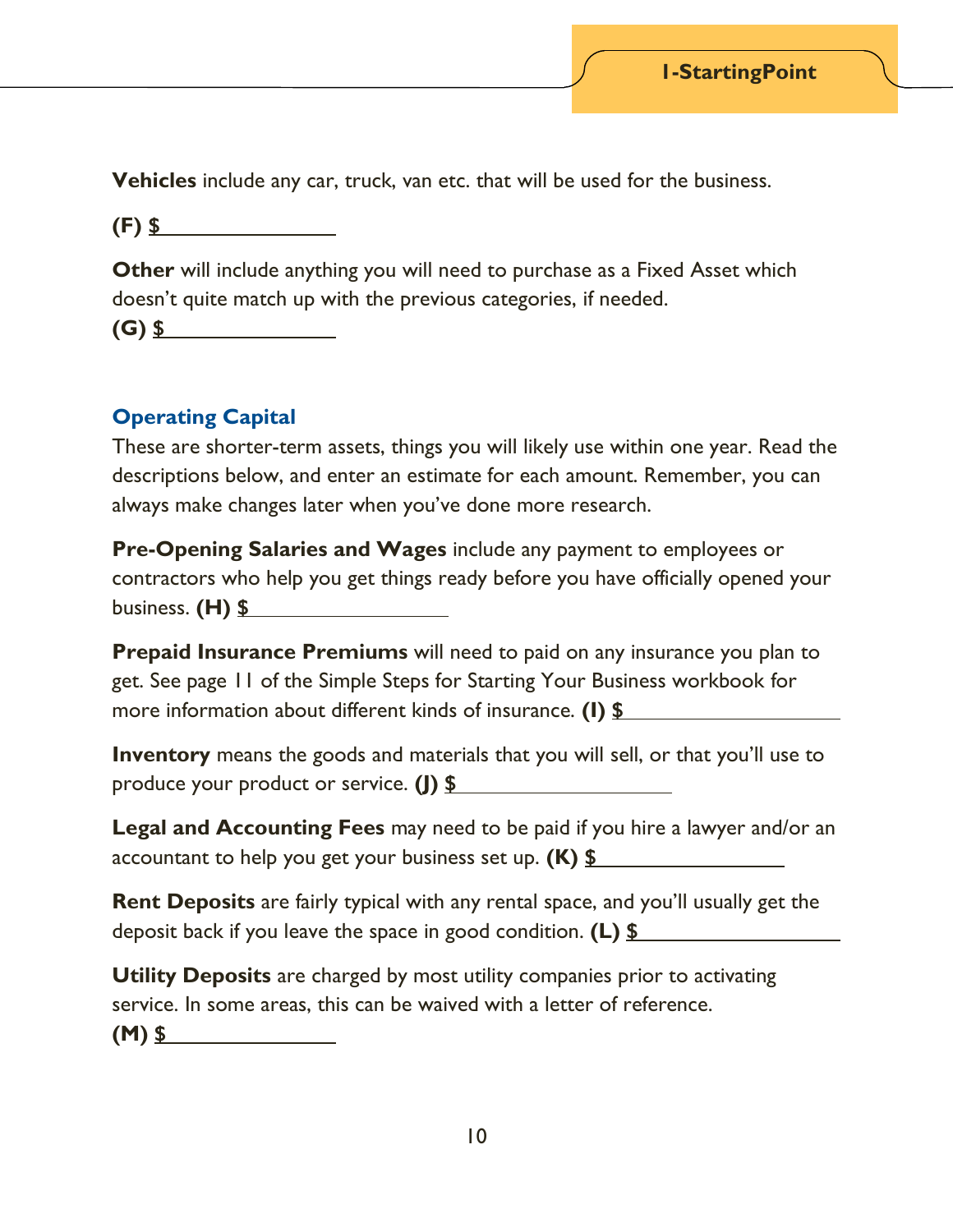**Supplies** may include things like paper, pens, notepads, tissues, etc. **(N) \$**

**Advertising and Promotion** include fees paid to a marketing consultant, ad space purchased, website creation, etc. **(O) \$**

**Licenses** may be required locally, on the state level, or nationally in order for you to operate your business. **(P) \$**

**Other** initial start-up costs include anything you'll need to purchase, which doesn't fit into these categories. **(Q) \$**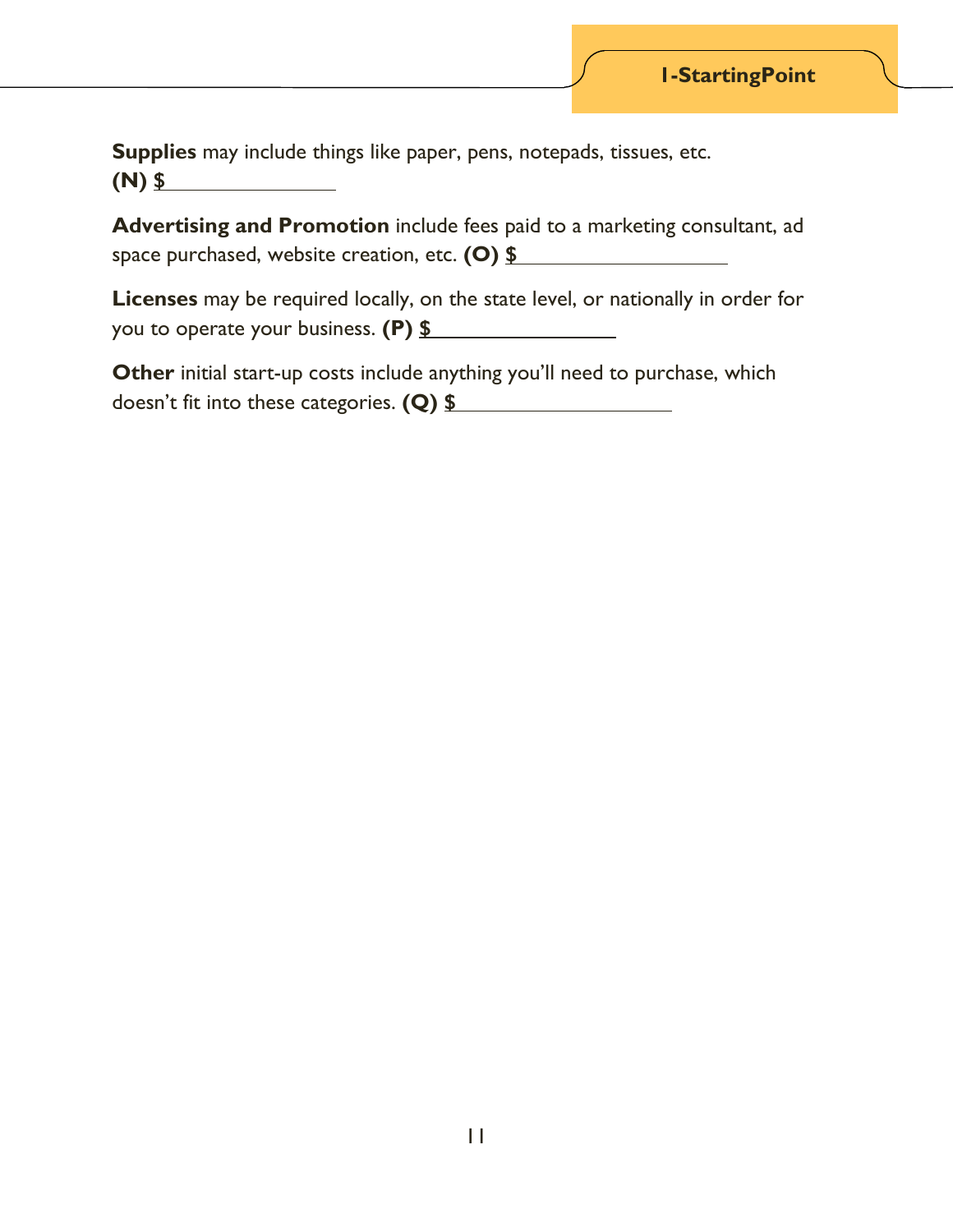#### **Fixed Assets**

Enter your answers from pages 9 & 10 here and calculate the total. Depreciation expense represents writing off the value of a fixed asset over its estimated useful life, rather than expensing the entire cost in one year. Read more about depreciation in the glossary. The Financial Projections Template will calculate depreciation of assets automatically using the time periods shown. If your research shows that you should use a different time period, cross out the number used below and write in the new one. You will be able to make changes in the Template as well.

| <b>Item</b>    |                               | <b>Amount</b> | <b>Depreciation</b><br>(Years) |
|----------------|-------------------------------|---------------|--------------------------------|
| $\overline{A}$ | Real Estate - Land            | \$            | n/a                            |
| B              | <b>Buildings</b>              |               | 20                             |
| $\overline{C}$ | Leasehold Improvements        |               |                                |
| D              | Equipment                     | \$            |                                |
| E              | <b>Furniture and Fixtures</b> | £.            | 5                              |
| F              | <b>Vehicles</b>               | ፔ             | 5                              |
| G              | Other                         |               |                                |
|                | (I) TOTAL FIXED ASSETS        |               |                                |

#### **Operating Capital**

Enter your answers from pages 10 & 11 here.

|         | <b>Item</b>                      | <b>Amount</b> |
|---------|----------------------------------|---------------|
| Н       | Pre-Opening Salaries and Wages   | \$            |
|         | Prepaid Insurance Premiums       | \$            |
|         | Inventory                        | \$            |
| K       | <b>Legal and Accounting Fees</b> | \$            |
|         | <b>Rent Deposits</b>             | \$            |
| M       | <b>Utility Deposits</b>          | \$            |
| N       | <b>Supplies</b>                  | \$            |
| $\circ$ | <b>Advertising and Promotion</b> | \$            |
| P       | Licenses                         | \$            |
|         | Other Initial Start-Up Costs     | \$            |
|         | (2) TOTAL OPERATING CAPITAL      |               |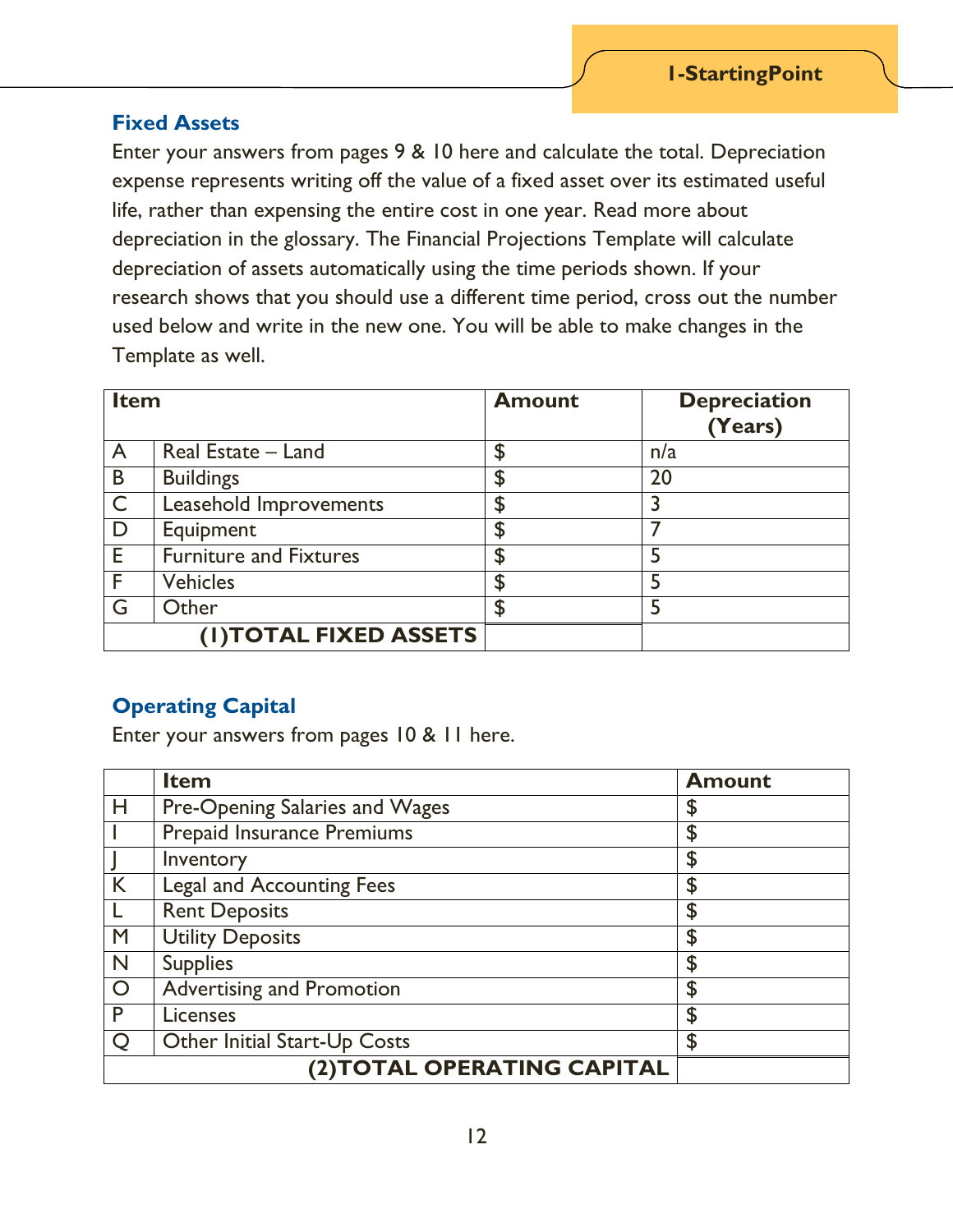#### **Sources of Funding**

Refer to Page 12 totals to complete this chart. Add the (1)Total Fixed Assets to the (2)Total Operating Capital to get the (3)Total Funding Needed.

| (1) Total Fixed Assets      |  |
|-----------------------------|--|
| (2) Total Operating Capital |  |
| (3) Total Funding Needed    |  |

Now that you've added up your Total Funding Needed, you have to figure out how to pay for everything! The Financial Projections Template will calculate what percentage of your funding is coming from each of the following categories. It will also calculate the monthly payments for your loans, if you have any.

#### **Equity**

First, you should think about how much funding you can raise before going into debt. Most banks or other financial institutions would expect 25% to 30% of your total funding needed to be covered by equity capital.

**How much money will you (and any other owners) be putting into this business?**

**(A) \$**

**Do you have any outside investors (friends, family, or anyone who is providing funding in exchange for ownership of part of your business)?**

If yes, how much funding will you receive in total from all investors?

**(B) \$**

If no, leave blank.

| <b>EQUITY SUBTOTAL (A+B)</b> |  |
|------------------------------|--|
|                              |  |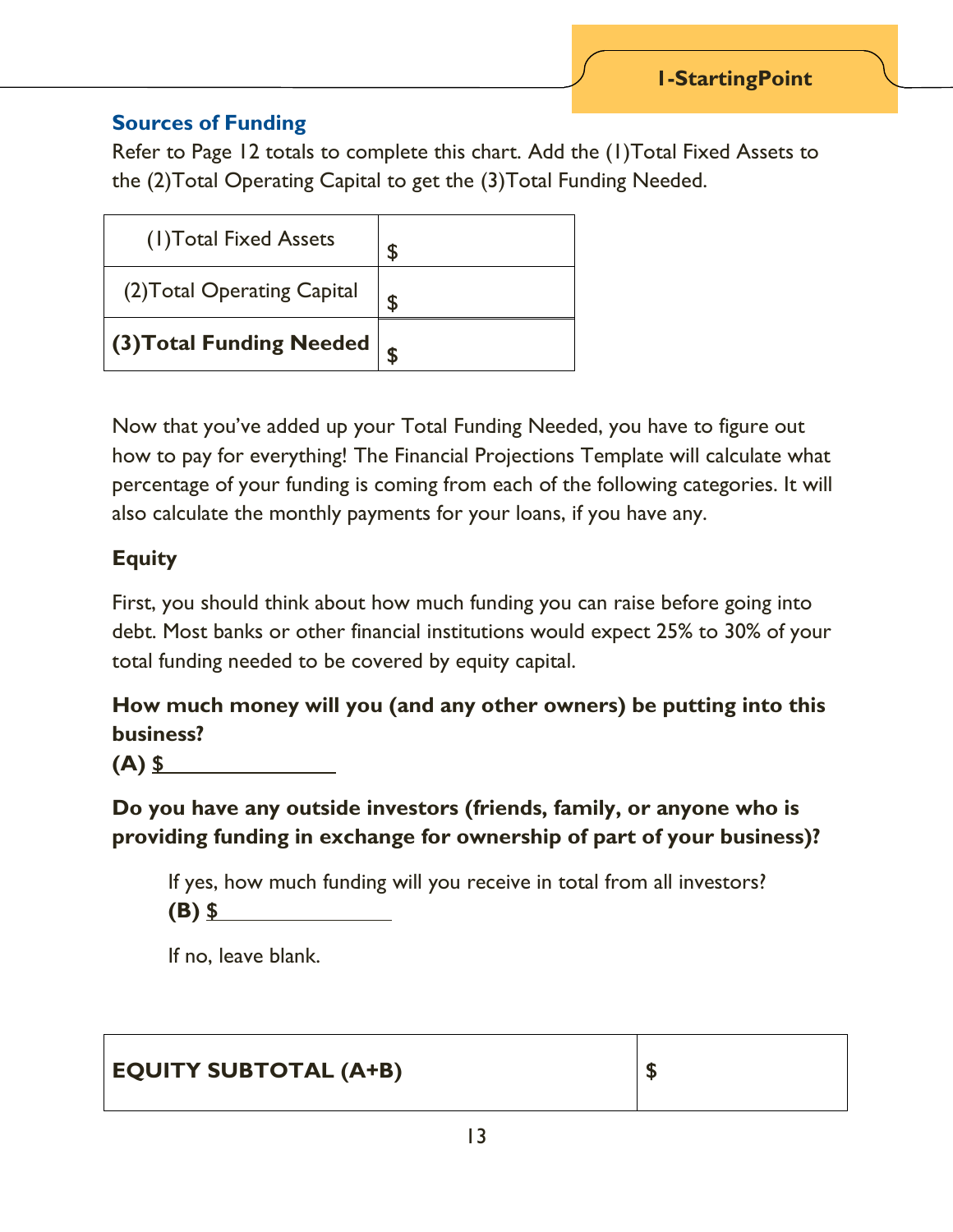#### **Remaining Balance Needed (FUNDING NEEDED – EQUITY SUBTOTAL) \$**

#### **Debt**

Now that you know how much you will have in equity, you may need to supplement that with debt-based funding.

#### **Will you have a mortgage (are you planning to purchase a building and/or land?)**

If yes, what is the estimated loan amount? **(F) \$**

If no, leave it blank.

#### **Will you have a vehicle loan (will you need to purchase a vehicle for your business?)**

If yes, what is the estimated loan amount? **(G) \$**

If no, leave blank.

#### **SUBTOTAL (F+G)\*: \$**

\*If this subtotal doesn't equal the Remaining Balance Needed amount, you'll have to divide the rest between a Commercial Loan (C), Credit Card Debt (E) and Other Bank Debt (G). The total below needs to equal (3)Total Funding Needed or you will not be fully funded.

|                | <b>Sources of Funding</b>  | <b>Totals</b> |
|----------------|----------------------------|---------------|
| $\overline{A}$ | Owner's Equity             | \$            |
| B              | <b>Outside Investors</b>   | \$            |
| $\mathsf{C}$   | <b>Commercial Loan</b>     | \$            |
| D              | <b>Commercial Mortgage</b> | \$            |
| E              | <b>Credit Card Debt</b>    | \$            |
| F              | <b>Vehicle Loans</b>       | \$            |
| G              | <b>Other Bank Debt</b>     | \$            |
|                | <b>TOTAL</b>               |               |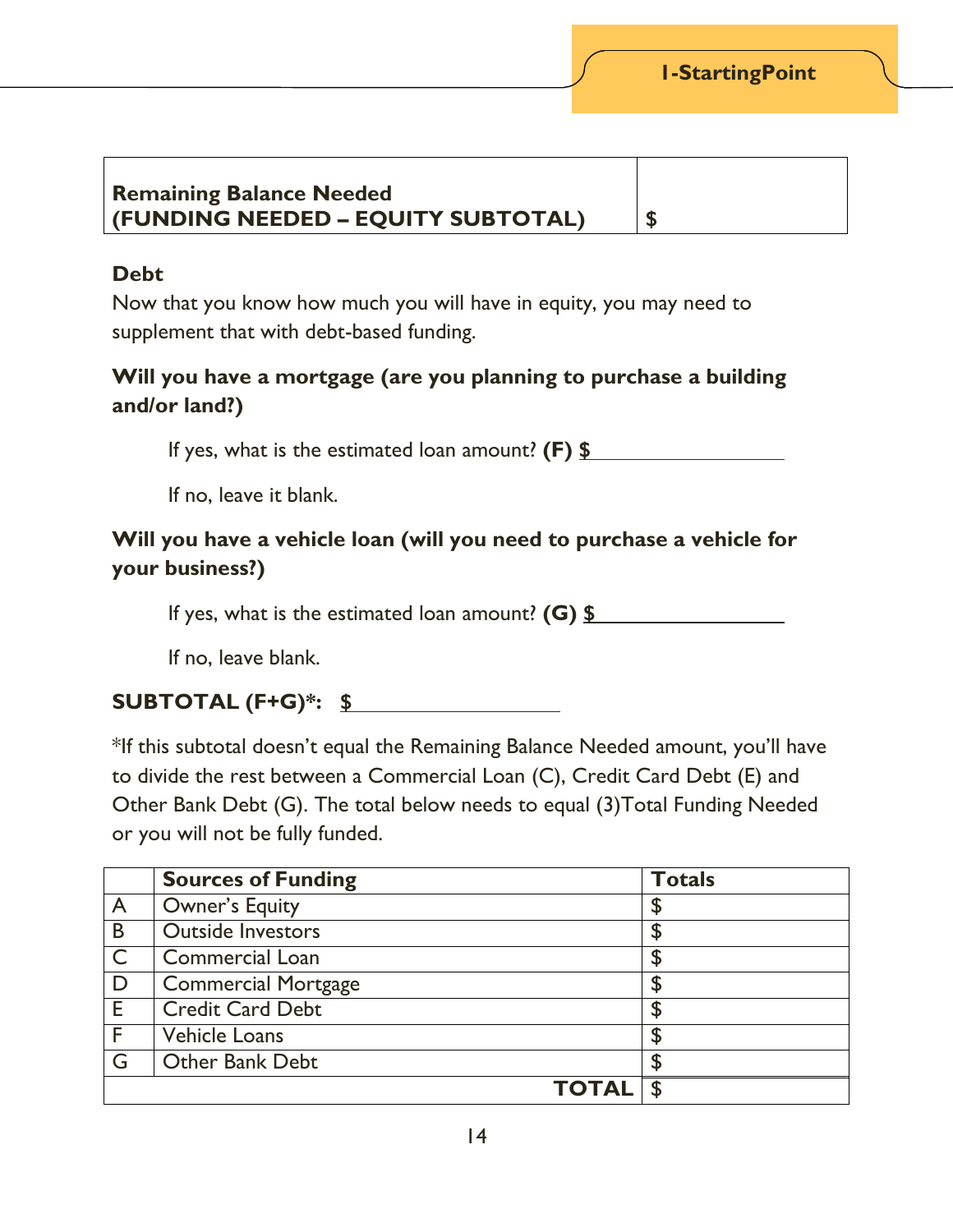### <span id="page-14-0"></span>**Payroll**

#### **Employee Types**

Fill in your estimate of the compensation for each employee or independent contractor that your plan calls for. Owner's compensation, for this purpose, does not include profit or cash distributions.

To convert a salary to average hourly pay, use the following formula:

```
Salary \div 52 (weeks/year) \div 40 (hours/week) = hourly pay
```
If you have multiple owners, find the hourly salary for each owner, add them together and then divide by the number of owners.

#### Example from Ann:

```
 Owner 1: $54,000 ÷ 52 ÷ 40 = $25.96
Owner 2: $42,000 ÷ 52 ÷ 40 = $20.19
Average: (425.96 + 420.19) \div 2 = 423.08
```
To find the average hourly rate for hourly employees, add up the different hourly wages and then divide by the number of hourly employees. You will be able to add temporary employees at certain times of the year in the Financial Projections Model. Here, just include employees you'll have most of the year.

(hourly wage  $1 +$  hourly wage  $2 \div 2$ 

| <b>Employee Types</b>          | <b>Number of</b><br><b>Owners/</b><br><b>Employees</b> | <b>Average</b><br><b>Hourly Pay</b> | <b>Estimated</b><br><b>Hours/Week</b><br>(per person) |
|--------------------------------|--------------------------------------------------------|-------------------------------------|-------------------------------------------------------|
| Owners                         |                                                        |                                     |                                                       |
| <b>Full-Time Employees</b>     |                                                        |                                     |                                                       |
| <b>Part-Time Employees</b>     |                                                        |                                     |                                                       |
| <b>Independent Contractors</b> |                                                        |                                     |                                                       |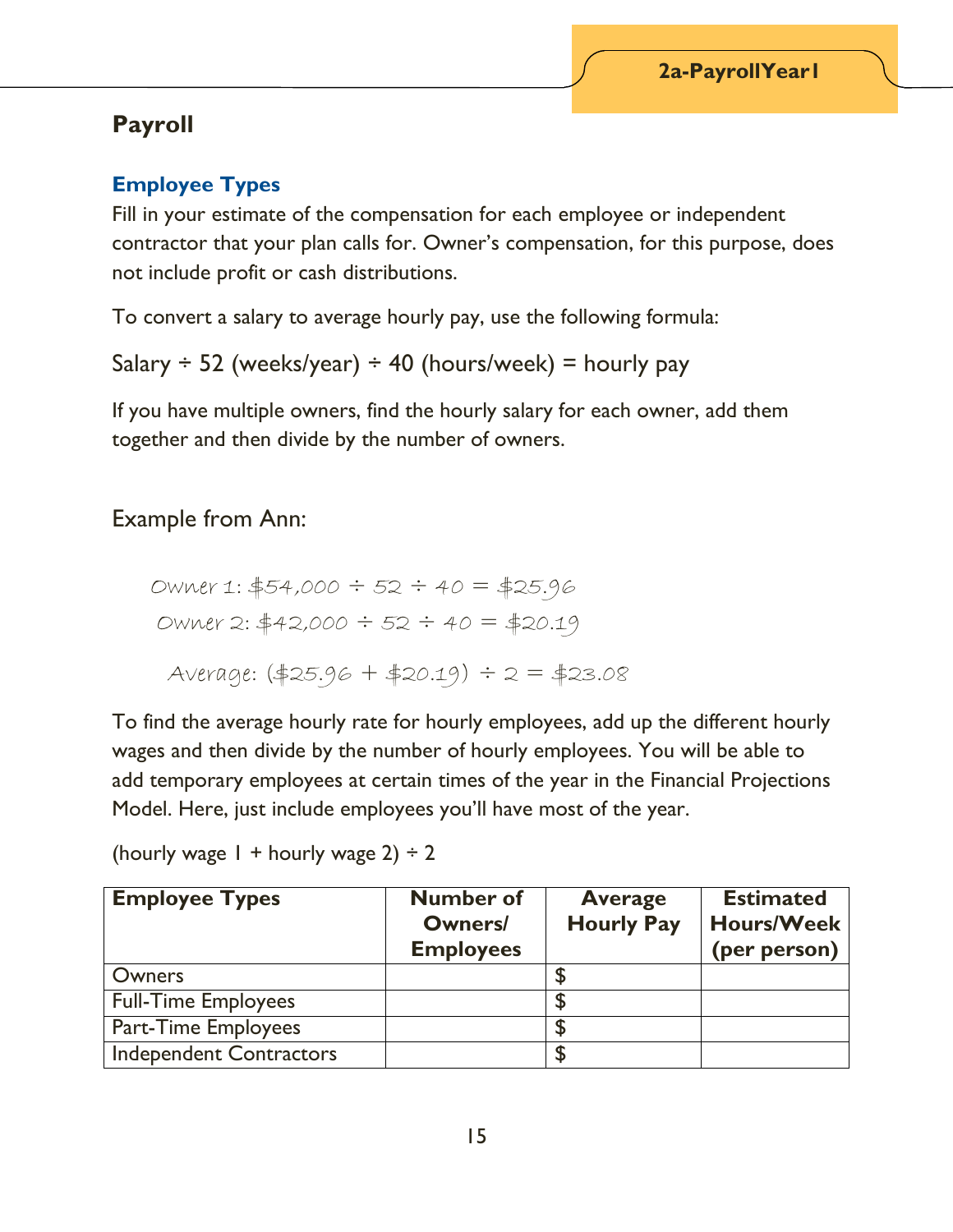#### **Payroll Taxes and Benefits**

This part is tricky, so we've included the percentages for you (based on 2013). If you need to make changes, you can cross out the listed percentage and write in the correct one. The SCORE Financial Projections Template will automatically calculate the monthly amounts due for Social Security, Medicare, Federal Unemployment and State Unemployment taxes.

| <b>Payroll Taxes and Benefits</b> | <b>Wage Base Limit*</b> | <b>Percentage of</b> |
|-----------------------------------|-------------------------|----------------------|
|                                   |                         | Salary/Wage          |
| <b>Social Security</b>            | \$110,111               | 6.20%                |
| Medicare                          |                         | 1.45%                |
| <b>Federal Unemployment Tax</b>   | \$7,000                 |                      |
| (FUTA)                            |                         | 0.80%                |
| <b>State Unemployment Tax</b>     | \$7,000                 |                      |
| $(SUTA)$ **                       |                         | 3.45%                |
| <b>Worker's Compensation</b>      | n/a                     | 2.85%                |
| <b>Employee Health Insurance</b>  | n/a                     | 0.00%                |
| <b>Other Employee Benefit</b>     | n/a                     |                      |
| Programs                          |                         | 0.00%                |

\*The wage base limit is the maximum earned gross income on which a given tax may be imposed. So you pay taxes on everything up to that amount.

\*\*This varies by state. Ask your SCORE mentor or instructor for advice on finding your state's information.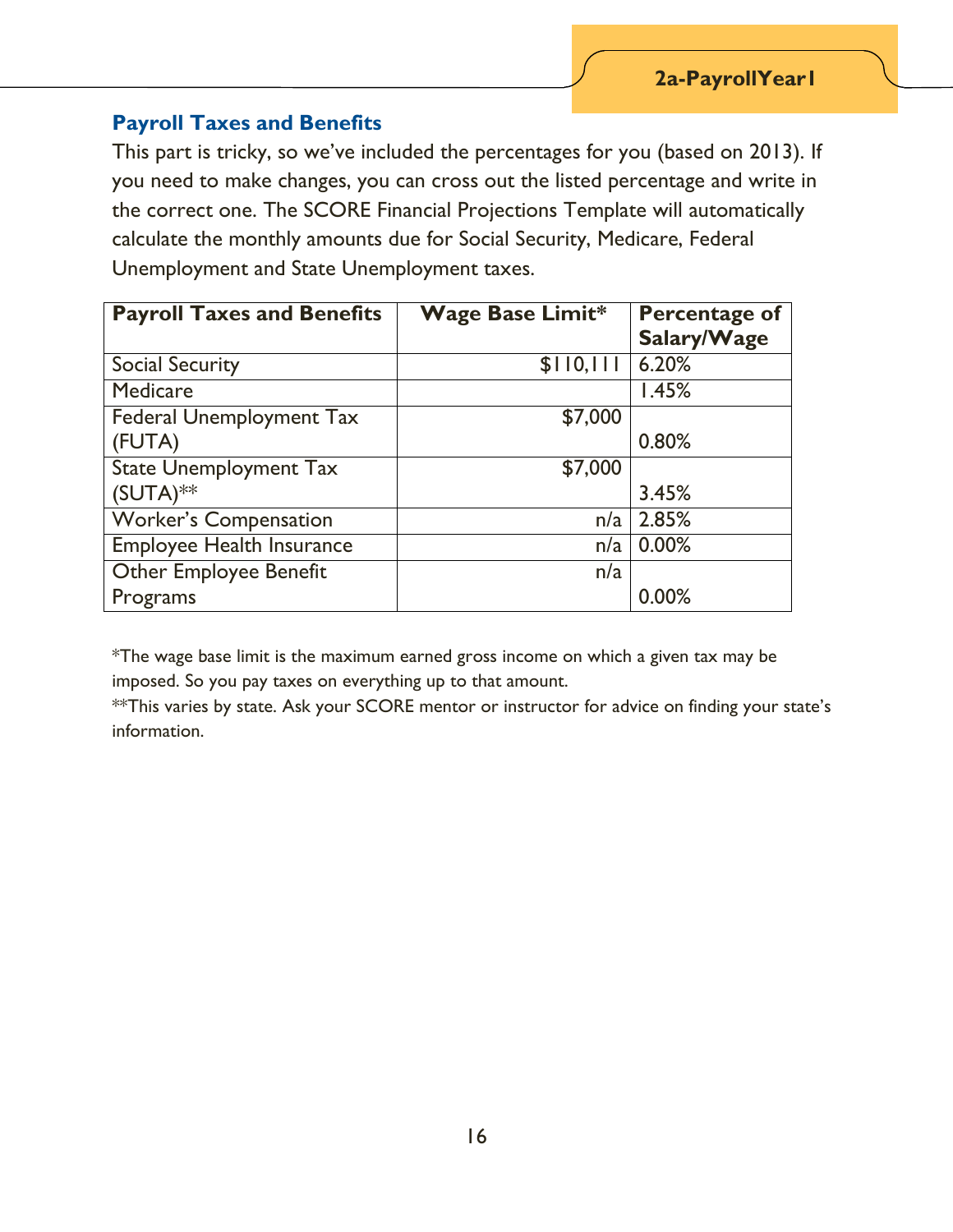This tab of the Template will show you the totals for year 1, plus estimates for years 2 and 3. You can adjust those estimates by changing the growth rates. For example, if you think you're going to double the number of employees you have in year 2, you can make the growth rate 100%.

This may seem too abstract right now, but once the numbers for Year 1 have been entered and you are viewing the Financial Projections Template, it will make more sense.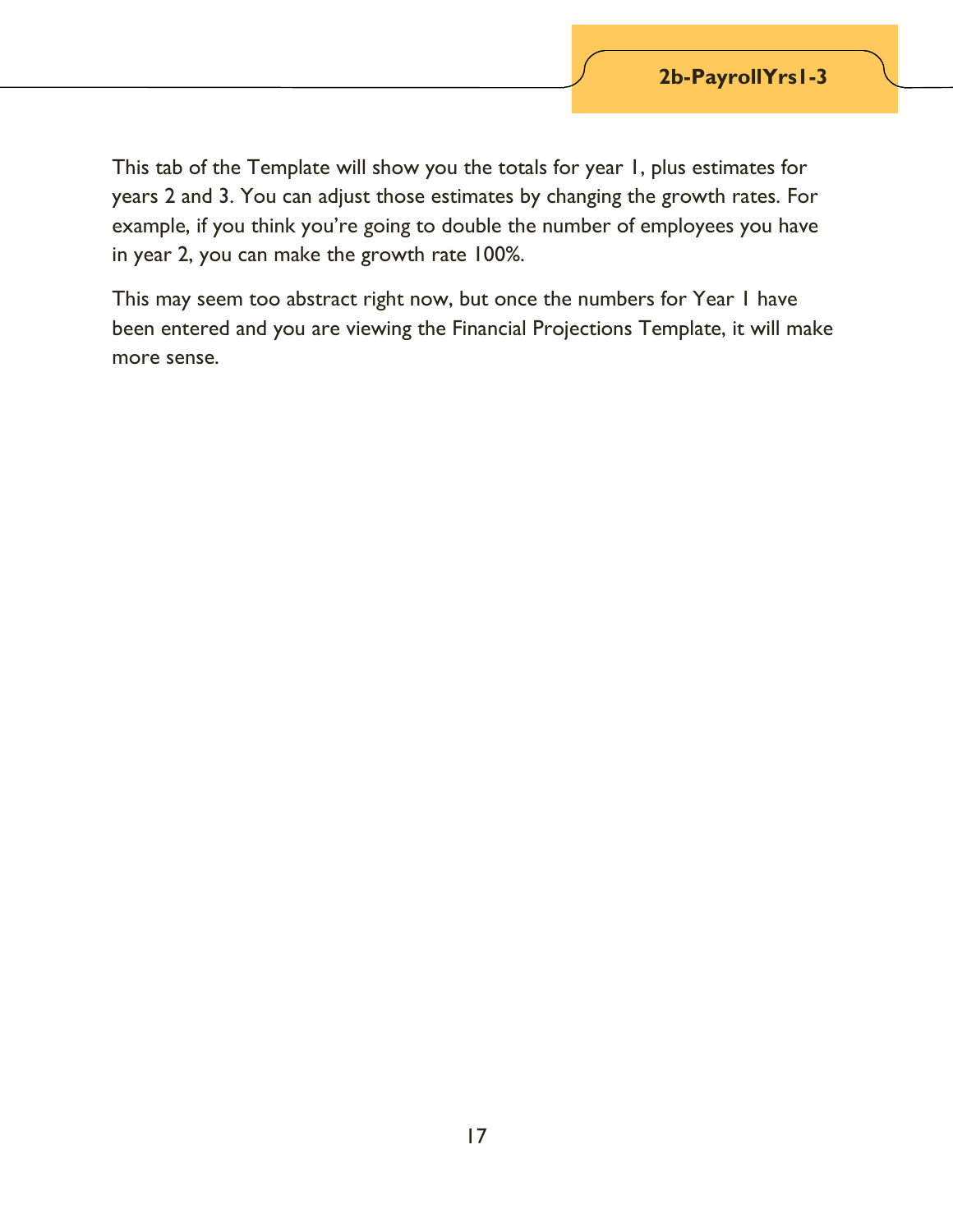#### <span id="page-17-0"></span>**Sales Forecast**

#### **Product Lines and Units**

Some businesses may be able to use an actual unit, while others may have to invent a unit. For example, a shoe store could use pairs of shoes sold as its unit, and an average price and cost per pair for the value factors. A service business might use number of service calls made and an average price and cost. Or, you could use dollar units, such as sales in units of \$100 and cost of sales in units of \$50.

Wages and salaries are included in the salaries and wages tables 2a and 2b. If you own (or are starting) a manufacturing or contracting business and you want to include labor cost in the COGS per Unit, consult your instructor or mentor to determine that calculation.

|                      | <b>The</b><br>product/service |      | <b>What the</b><br>customer<br>pays                   |         |                                       | <b>What it costs</b><br>to produce the<br>product/service |                                |  | <b>Your net</b><br>profit!                                                    |  |
|----------------------|-------------------------------|------|-------------------------------------------------------|---------|---------------------------------------|-----------------------------------------------------------|--------------------------------|--|-------------------------------------------------------------------------------|--|
| <b>Product Lines</b> |                               |      | <b>Units</b><br>(ex. Dresses,<br><b>Boxes, Hours)</b> |         | <b>Sales Price</b><br><b>Per Unit</b> |                                                           | <b>COGS Per</b><br><b>Unit</b> |  | <b>Margin Per</b><br><b>Unit</b><br>(sales price per unit<br>- COGS per unit) |  |
|                      | Plant Mix                     | Bags |                                                       | \$2,000 |                                       |                                                           | \$1,100                        |  | \$900                                                                         |  |
|                      |                               |      |                                                       |         |                                       |                                                           |                                |  |                                                                               |  |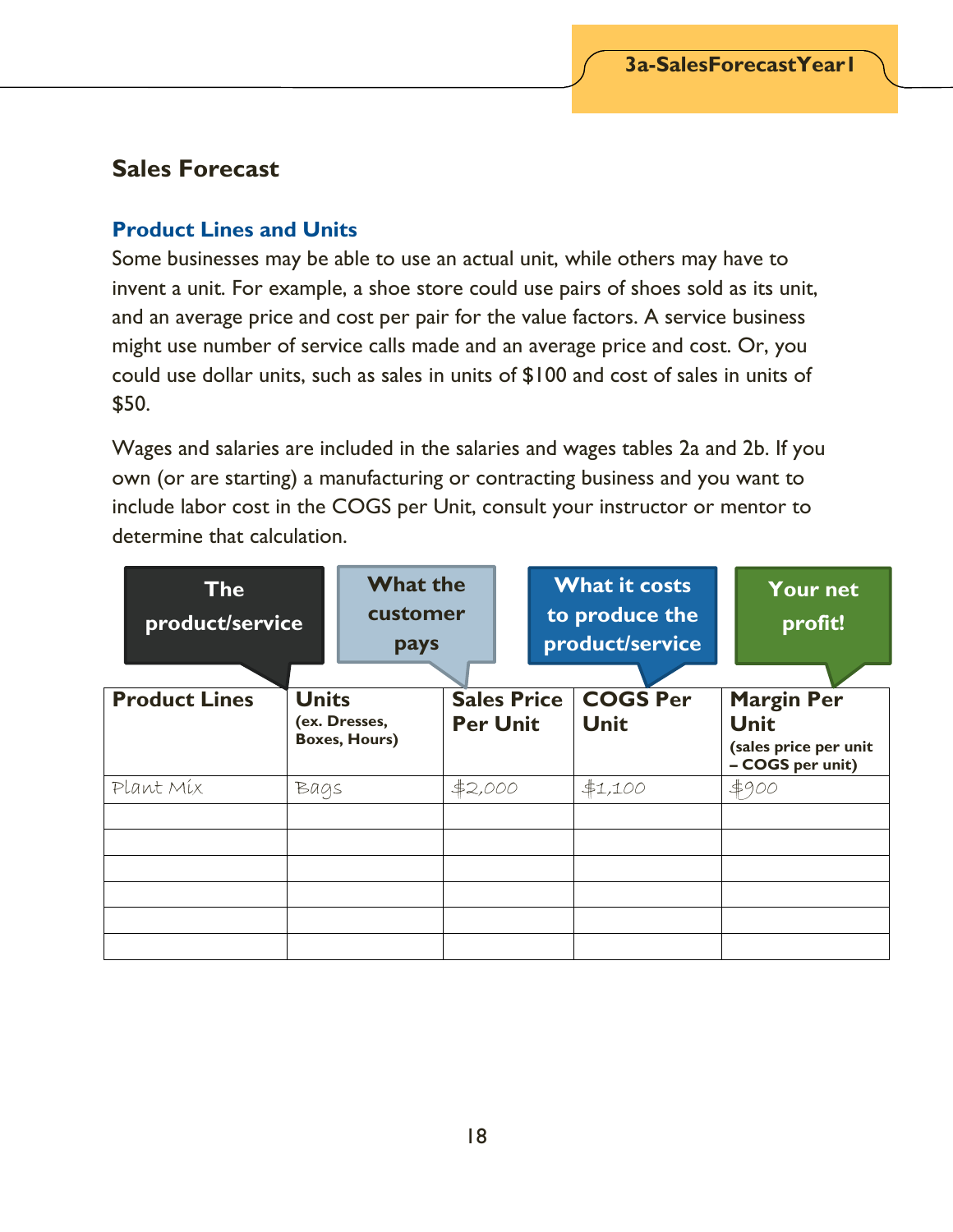#### **Projected Sales Per Month**

Use the tables below to record how many units of each product/service you think you will sell in a given month. For most businesses, sales will increase or decrease at different times during the year. This forecast will help you plan for when you're not bringing in as much profit.

| Example from Ann: Bags of Plant Mix |               |         |            |         |    |          |    |  |
|-------------------------------------|---------------|---------|------------|---------|----|----------|----|--|
| Month I                             | 5             | Month 4 | $\vert$ 10 | Month 7 | 5  | Month 10 | 10 |  |
| Month 2                             | 5             | Month 5 | 20         | Month 8 | 20 | Month II | 5  |  |
| Month 3                             | $\mathcal{F}$ | Month 6 | 20         | Month 9 | 15 | Month 12 | 5  |  |

| Product I: |         |         |          |  |
|------------|---------|---------|----------|--|
| Month I    | Month 4 | Month 7 | Month 10 |  |
| Month 2    | Month 5 | Month 8 | Month II |  |
| Month 3    | Month 6 | Month 9 | Month 12 |  |

| Product 2: |         |         |          |  |
|------------|---------|---------|----------|--|
| Month I    | Month 4 | Month 7 | Month 10 |  |
| Month 2    | Month 5 | Month 8 | Month II |  |
| Month 3    | Month 6 | Month 9 | Month 12 |  |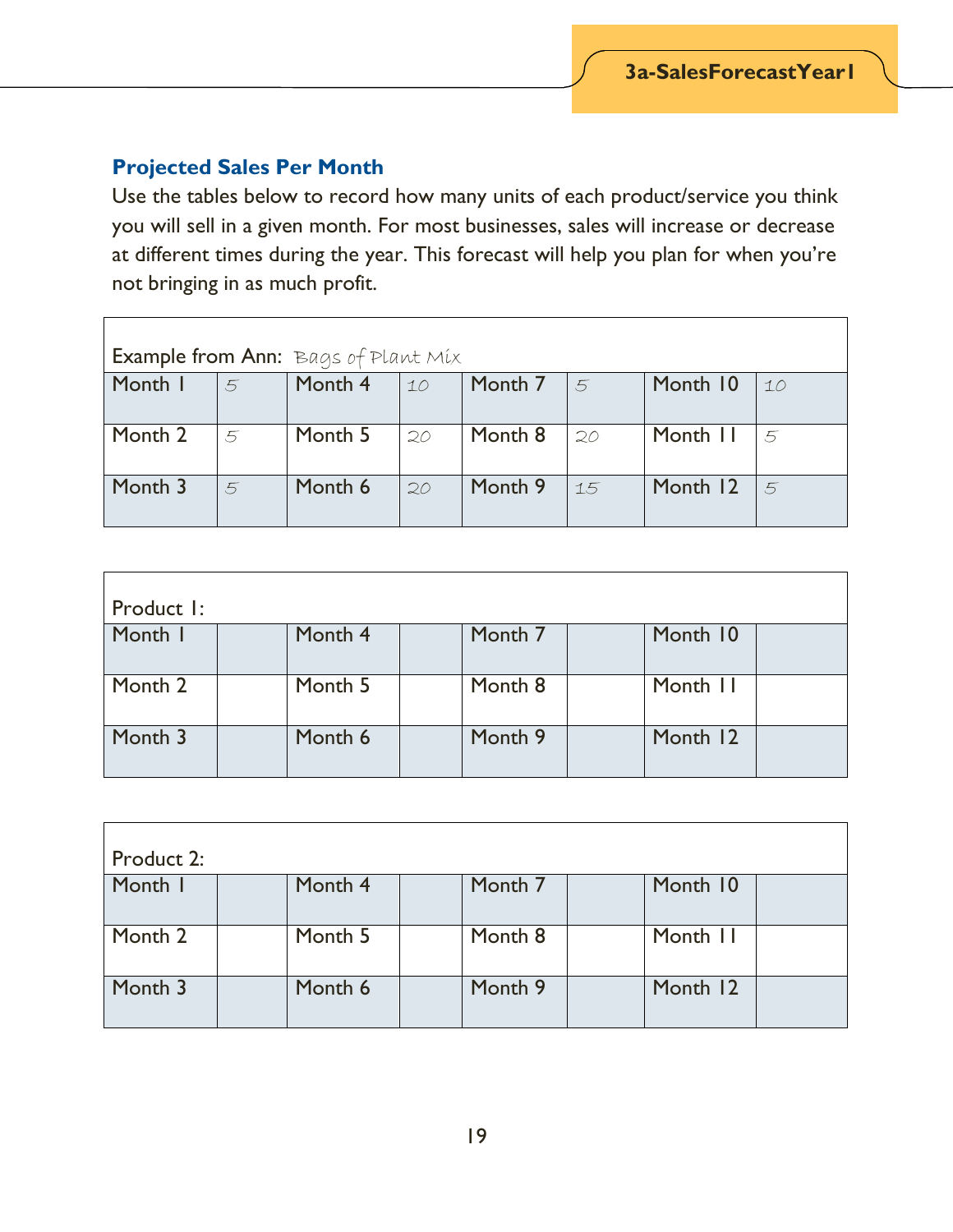| Product 3: |         |         |          |  |
|------------|---------|---------|----------|--|
| Month I    | Month 4 | Month 7 | Month 10 |  |
| Month 2    | Month 5 | Month 8 | Month II |  |
| Month 3    | Month 6 | Month 9 | Month 12 |  |

| Product 4: |         |         |          |  |
|------------|---------|---------|----------|--|
| Month I    | Month 4 | Month 7 | Month 10 |  |
| Month 2    | Month 5 | Month 8 | Month II |  |
| Month 3    | Month 6 | Month 9 | Month 12 |  |

| Product 5: |         |         |          |  |
|------------|---------|---------|----------|--|
| Month I    | Month 4 | Month 7 | Month 10 |  |
| Month 2    | Month 5 | Month 8 | Month II |  |
| Month 3    | Month 6 | Month 9 | Month 12 |  |

| Product 6: |         |         |          |  |
|------------|---------|---------|----------|--|
| Month I    | Month 4 | Month 7 | Month 10 |  |
| Month 2    | Month 5 | Month 8 | Month II |  |
| Month 3    | Month 6 | Month 9 | Month 12 |  |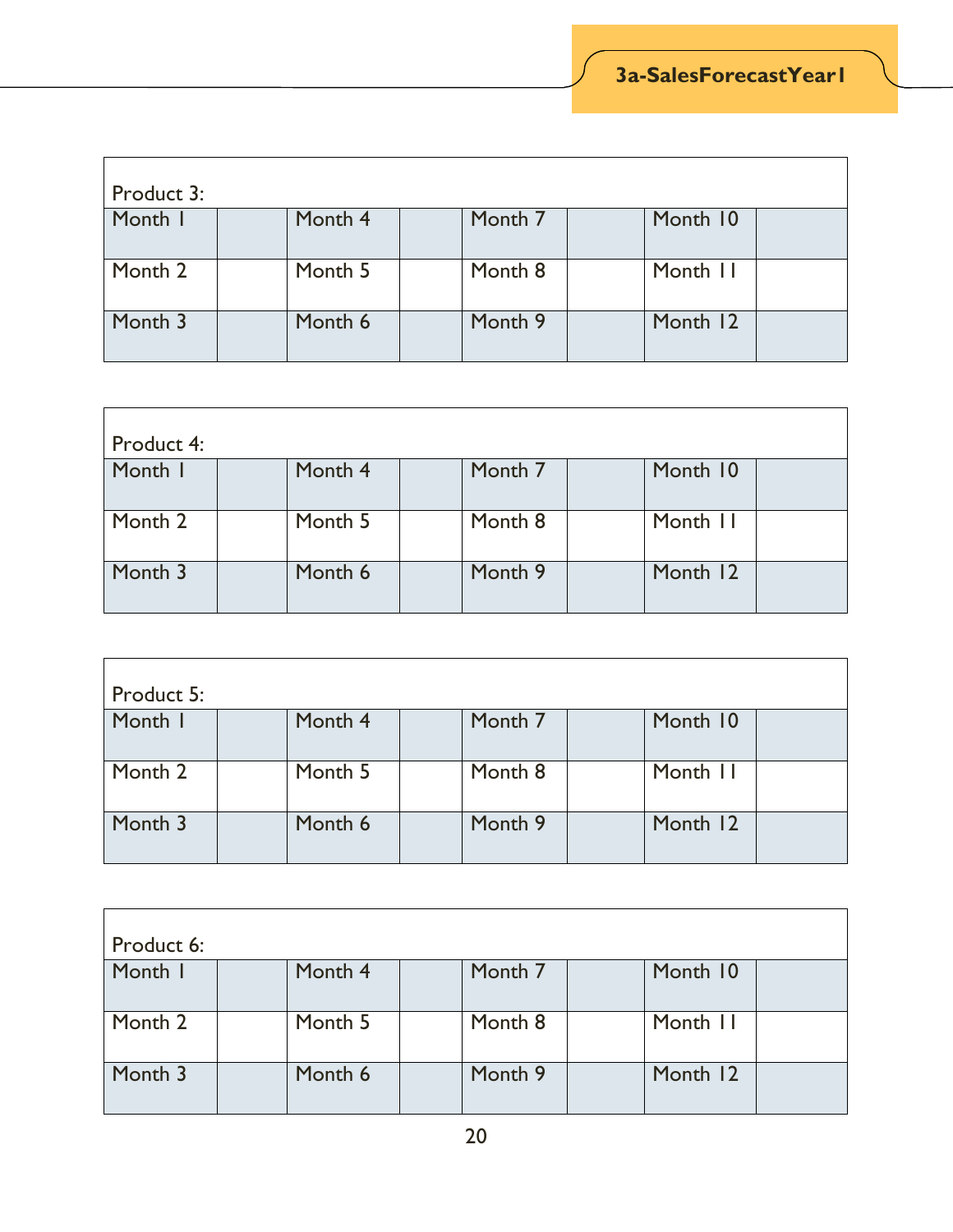#### **Sales Growth Rate**

Enter a percentage for the rate of sales growth you anticipate year over year. You can adjust individual months and make other edits on the Financial Projections Template.

Again, though this may seem abstract, once the numbers for Year 1 have been entered and you are viewing the calculations within the Financial Projections Template, it will make more sense.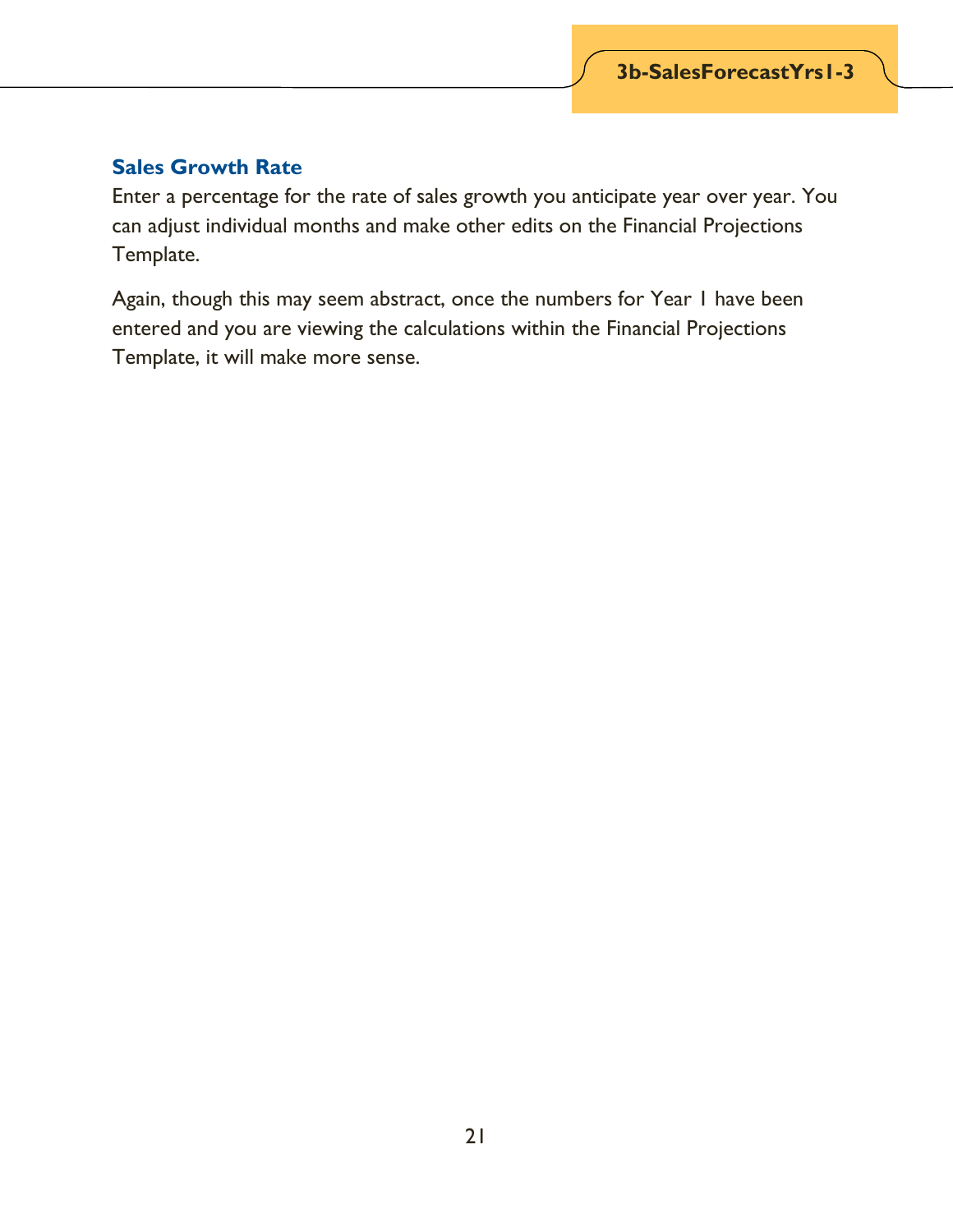#### <span id="page-21-0"></span>**Additional Inputs**

This section is where you will enter some parameters that are necessary for calculations in later tabs.

#### **Accounts Receivable**

If your business will be retail (where people pay at the time they purchase the goods/services), put 100% next to "Paid within 30 days". If you will be contracting work and payments will be made on different intervals, you will need to find out what the industry standard is. If you're not sure, put 100% next to "Paid between 30 and 60 days." If you have a mix of retail and contract work, divide up the percentage. You can always update this when you have more information.

| <b>Accounts Receivable (A/R) Days Sales Outstanding</b> |        |        |         |  |
|---------------------------------------------------------|--------|--------|---------|--|
| <b>Percent of Collections</b>                           | Year I | Year 2 | Year 3  |  |
| Paid within 30 days                                     | ℅      | ℅      | ℅       |  |
| Paid between 30 and 60 days                             | %      | ℅      | %       |  |
| Paid in more than 60 days                               | %      | %      | %       |  |
| Allowance for bad debt                                  | %      | %      | %       |  |
| This should equal $100\%$ ---->                         | 100%   | 100%   | $100\%$ |  |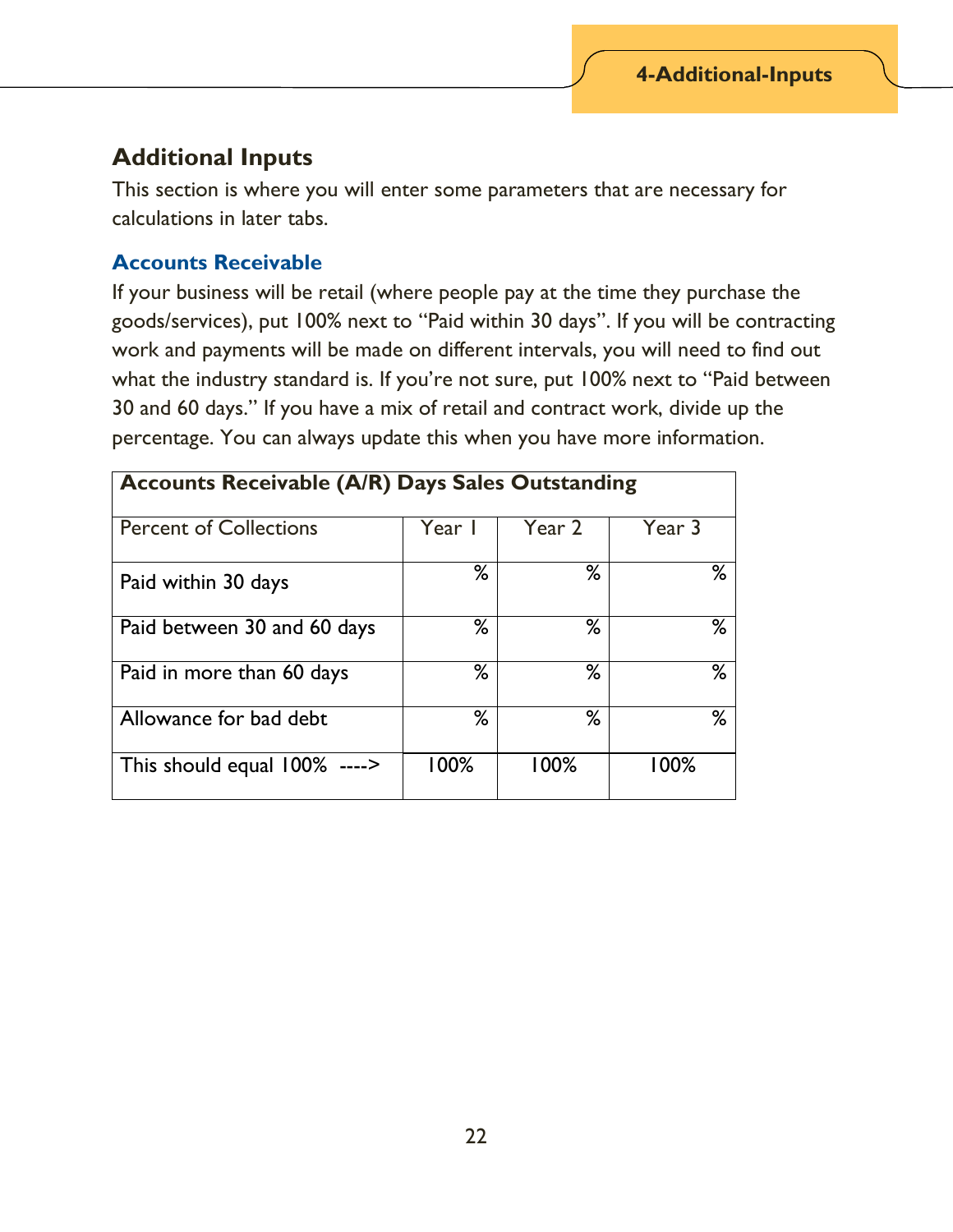#### **Accounts Payable**

This will vary depending on the vendor, your business's credit history, and how you set up the contract. If you're not yet sure, put 100% next to "Paid within 30 days," and update this when you have more information.

You will notice here that some people may pay you between 30 and 60 days, but you may have to pay people within 30 days. This impacts cash flow, which you will learn more about in the next section.

| <b>Accounts Payable (A/P)</b>   |        |        |         |
|---------------------------------|--------|--------|---------|
| <b>Percent of Disbursements</b> | Year I | Year 2 | Year 3  |
| Paid within 30 days             | %      | %      | %       |
| Paid between 30 and 60 days     | %      | %      | ℅       |
| Paid in more than 60 days       | %      | %      | ℅       |
| This should equal $100\%$ ----> | 100%   | 100%   | $100\%$ |

#### **Line of Credit**

As you saw above, sometimes you may have to pay for things before you receive payment yourself. In order to ensure that you have enough cash each month, you may need to set up a line of credit. This is usually done with a bank. Below, you will need to enter the minimum amount you would feel comfortable seeing in your bank account. If you go below this amount, you can draw from your line of credit. You will have to pay this money back with interest, so also enter an interest rate. The interest rate will likely be some percentage points higher than the prime rate, but this will vary by lender.

| <b>Line of Credit Assumptions</b> |    |
|-----------------------------------|----|
| Desired Minimum Cash Balance      | \$ |
| Line of Credit Interest Rate      |    |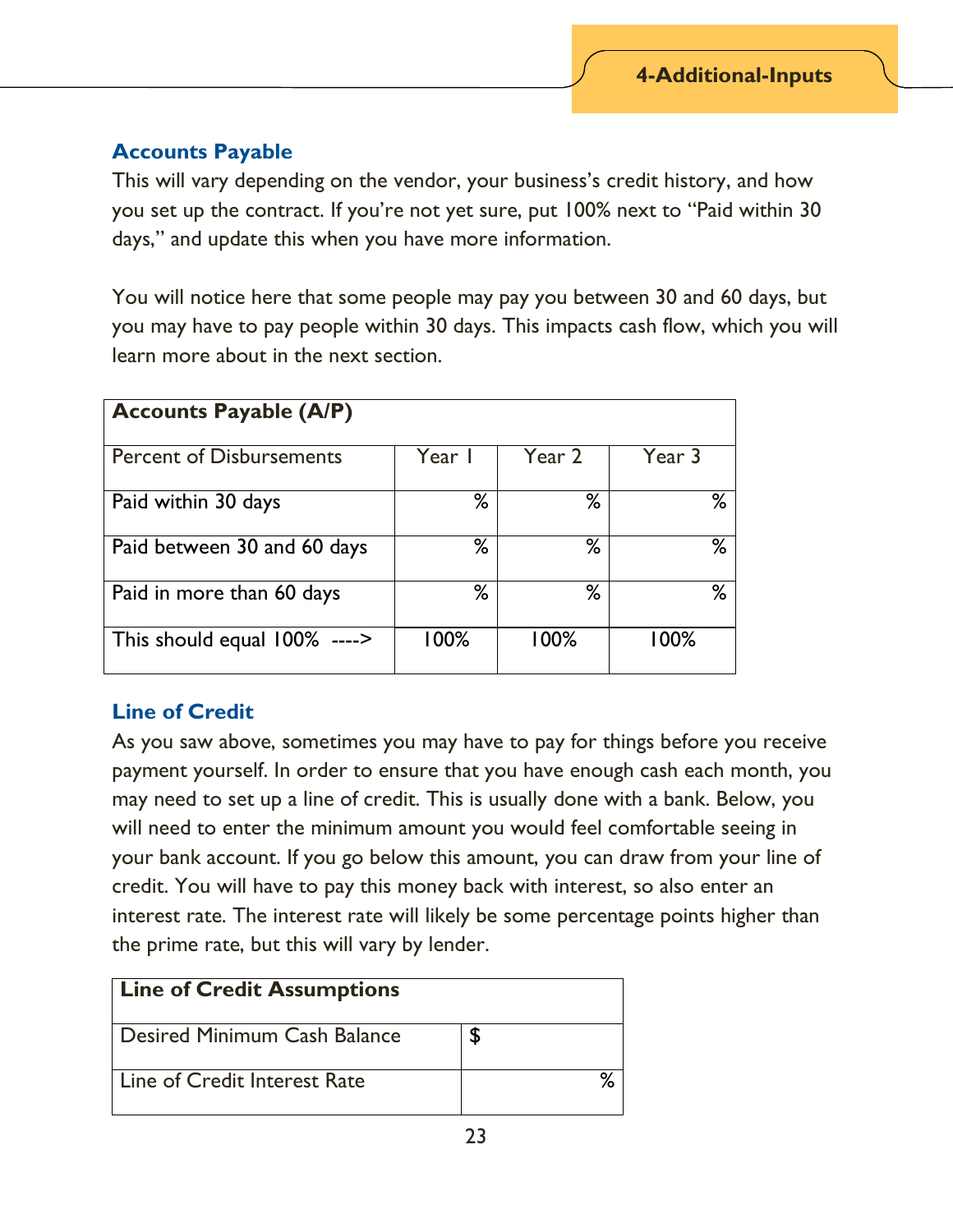#### **Additional Fixed Assets Purchases**

Below include the additional fixed assets that you will purchase in the first, second, and third years. Include an estimate of which month you will purchase them. For example, you might buy one delivery van for your flower shop initially, and then plan on buying a second one after nine months, based on sales projections.

**Remember, the categories for Fixed Assets are:** Real Estate, Leasehold Improvements, Equipment, Furniture and Fixtures, Vehicles, and Other Fixed

Assets. **Fixed Assets Nonth/Year Amount** <u>Ex. Real Estate July Year 2013</u> \$150,000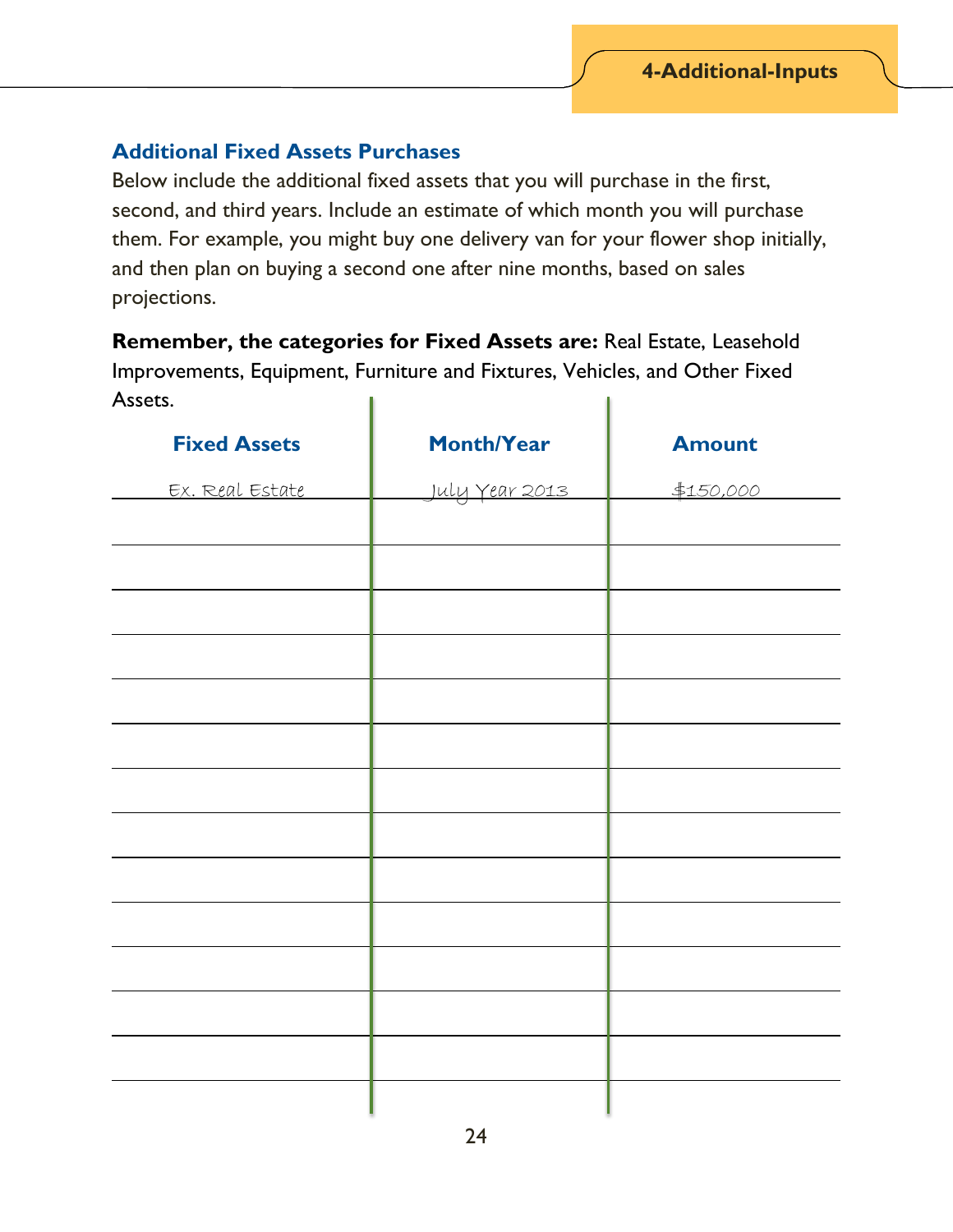#### **Other**

Below we've included the default amounts for the Income Tax Rate and Amortization Period for your startup-costs. If these numbers are not correct, cross them out and enter the correct amount. Speak with your instructor or SCORE mentor for guidance.

| Effective Income Tax Rate - Year I | 20% |
|------------------------------------|-----|
| Effective Income Tax Rate - Year 2 | 20% |
| Effective Income Tax Rate - Year 3 | 20% |

| <b>Amortization Period in Years</b> |  |
|-------------------------------------|--|
|-------------------------------------|--|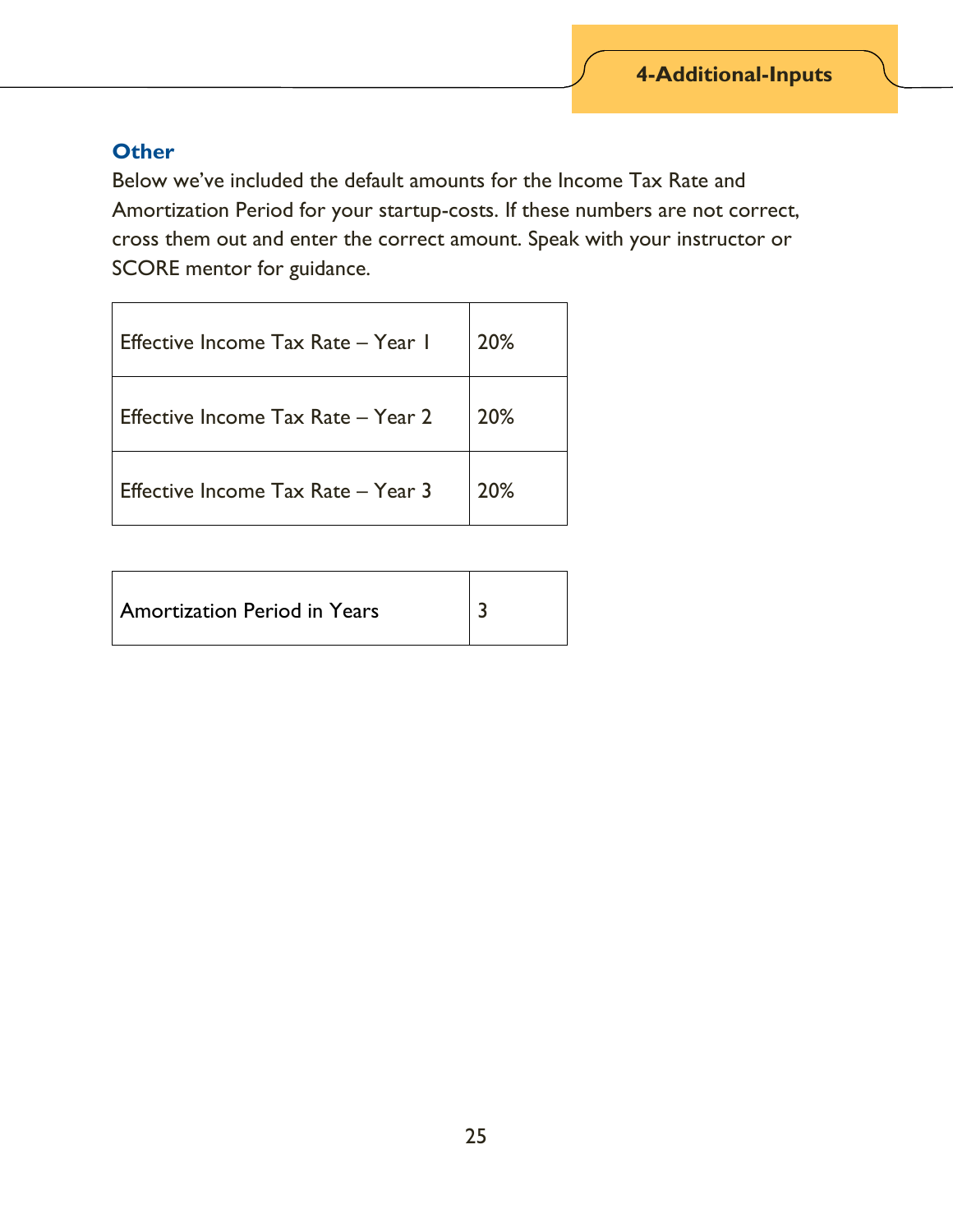### <span id="page-25-0"></span>**Monthly Operating Expenses**

Operating Expenses are the costs associated with running the business. Based on any research you have done, put in monthly estimates below. If you haven't yet researched all of these expenses, enter your best guess and update that amount later. Usually, you can get a basic idea of cost by doing an online search for each product or service that you will need. Enter "0" for anything you won't use.

The expenses listed here are common ones found on the Schedule C IRS form, which business owners need to complete. For more information, visit: [http://www.irs.gov/uac/Schedule-C-\(Form-1040\),-Profit-or-Loss-From-Business.](http://www.irs.gov/uac/Schedule-C-(Form-1040),-Profit-or-Loss-From-Business)

**Advertising** includes print or media ads, business cards, mailers/brochures, signs, give-away items, samples, sponsorships (ex. sponsoring a pet adoption day for your local shelter). **(A) \$**

**Car and Truck Expenses** can EITHER include mileage costs (the amount per mile varies year to year) OR direct costs for your gas, oil, repairs, insurance, depreciation and registration. **(B) \$**

**Commissions and Fees** may include, for example, a finder's fee for someone who helped you find a business to buy, or an employment agency who helps staff your business. It doesn't include commission paid as part of a salary to an employee. **(C) \$**

**Contract Labor (not included in payroll)** might include hiring a cleaning company, landscaper or any other outside business which performs a task for you. **(D) \$**

**Insurance (other than health)** will include things like liability insurance. See page 11 of the Simple Steps for Starting Your Business workbook for more information about different kinds of insurance. **(E) \$**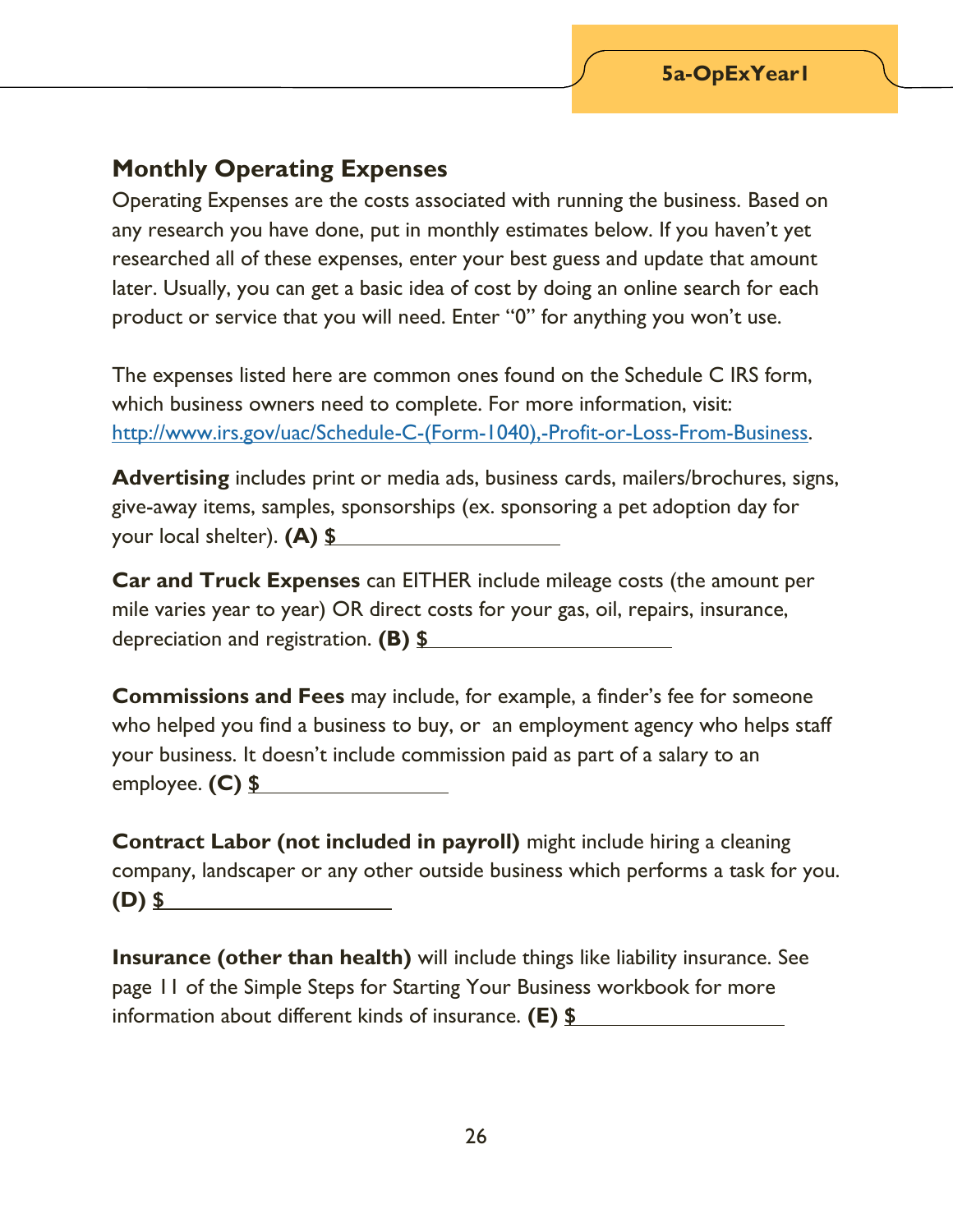**Legal and Professional Services** would include tax preparation,

payroll/accounting, legal advice, and the like. **(F) \$**

**Licenses** would include any ongoing licenses that were not already accounted for in the Start-Up Expenses section. **(G) \$**

**Office Expenses** are costs that relate directly to the operation of your business. These might include: computer software, postage, cell phone, internet, office equipment costs. You must have receipts for all items. **(H) \$**

**Rent or Lease – Vehicles, Machinery, Equipment** includes anything that you rent/lease for your business. **(I) \$**

**Rent or Lease – Other Business Property** is rented/leased office or storage space, or anything else which doesn't fit into the above category. **(J) \$**

**Repairs and Maintenance** are expenses associated with fixing something that broke, or performing routine maintenance. If you fix/maintain the item yourself, you cannot deduct labor costs. **(K) \$**

**Supplies** are items you need to purchase to produce your product or service. For example, if you sell custom stationary the cost of the paper would be a supply. If you just re-sell paper that would be inventory, not supplies. **(L) \$**

| Travel, Meals and Entertainment is a bit more complex, and you will want to      |
|----------------------------------------------------------------------------------|
| consult a tax professional to see what exactly can be deducted and how it should |
| be documented. For the purposes of this workbook, put together an estimate of    |
| how often you'll travel out of town, overnight each month and then the average   |
| cost per trip. $(M)$ \$                                                          |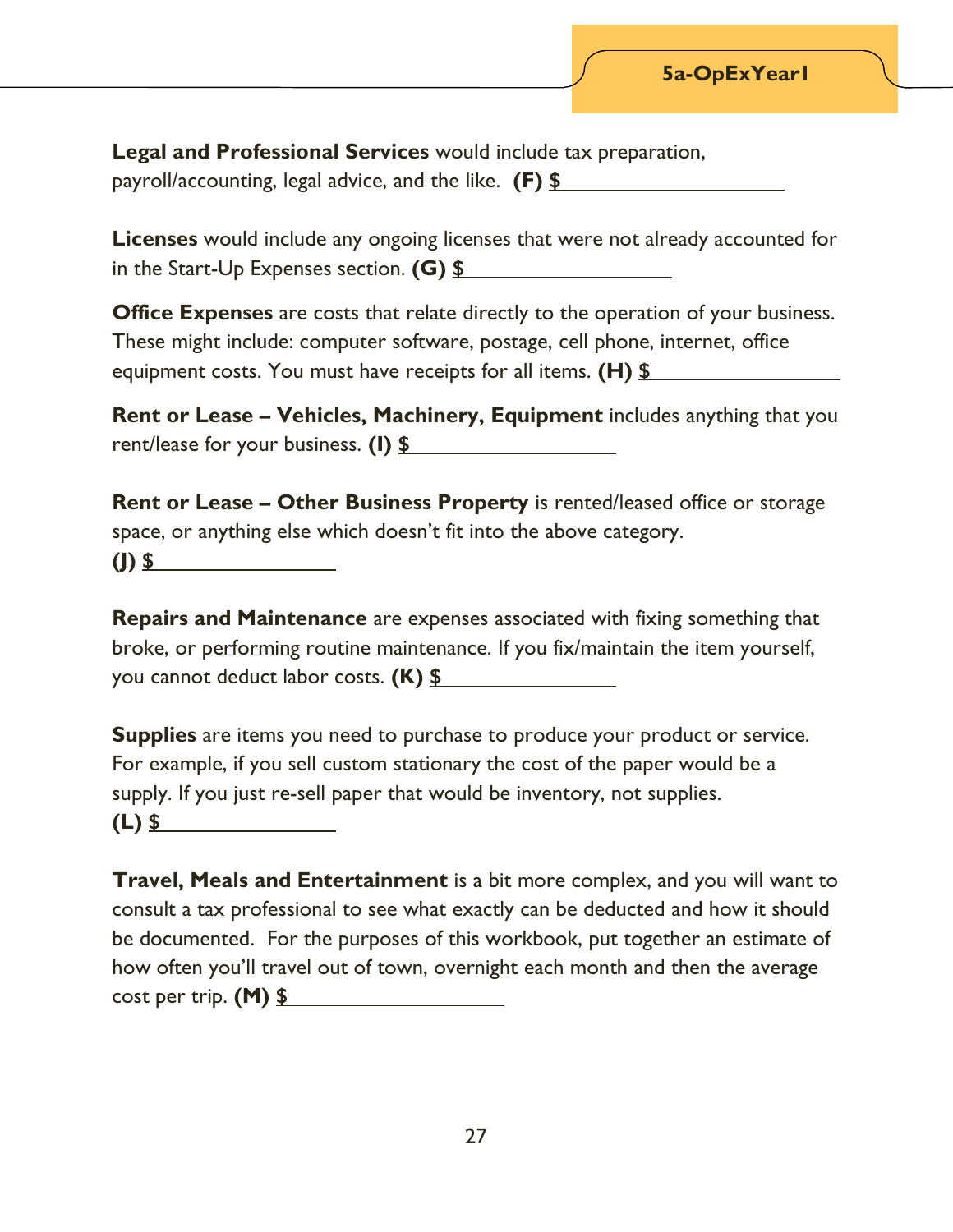**Utilities** are services like electricity, gas, telephone, etc. that are directly related to your business. If you work from home, figure out the percentage of square footage in the home that is dedicated work space. Then apply that percentage to the utilities – for example, if your office takes up 15%, you can deduct 15% of your electricity,**(N) \$**

**Miscellaneous** is the category for anything that doesn't fall into one of the categories already mentioned. **(O) \$**

|                         | <b>Expenses</b>                                | <b>Monthly Cost</b> |
|-------------------------|------------------------------------------------|---------------------|
| $\overline{A}$          | Advertising                                    | \$                  |
| B                       | Car and Truck Expenses                         | \$                  |
| $\overline{C}$          | <b>Commissions and Fees</b>                    | \$                  |
| $\overline{D}$          | Contract Labor (Not included in payroll)       | \$                  |
| E                       | Insurance (other than health)                  | \$                  |
| E                       | Legal and Professional Services                | \$                  |
| G                       | <b>Licenses</b>                                | \$                  |
| H                       | <b>Office Expense</b>                          | \$                  |
|                         | Rent or Lease - Vehicles, Machinery, Equipment | \$                  |
|                         | Rent or Lease - Other Business Property        | \$                  |
| $\overline{\mathsf{K}}$ | <b>Repairs and Maintenance</b>                 | \$                  |
| $\mathsf{L}$            | <b>Supplies</b>                                | \$                  |
| M                       | <b>Travel, Meals and Entertainment</b>         | \$                  |
| N                       | <b>Utilities</b>                               | \$                  |
| $\bigcirc$              | <b>Miscellaneous</b>                           | \$                  |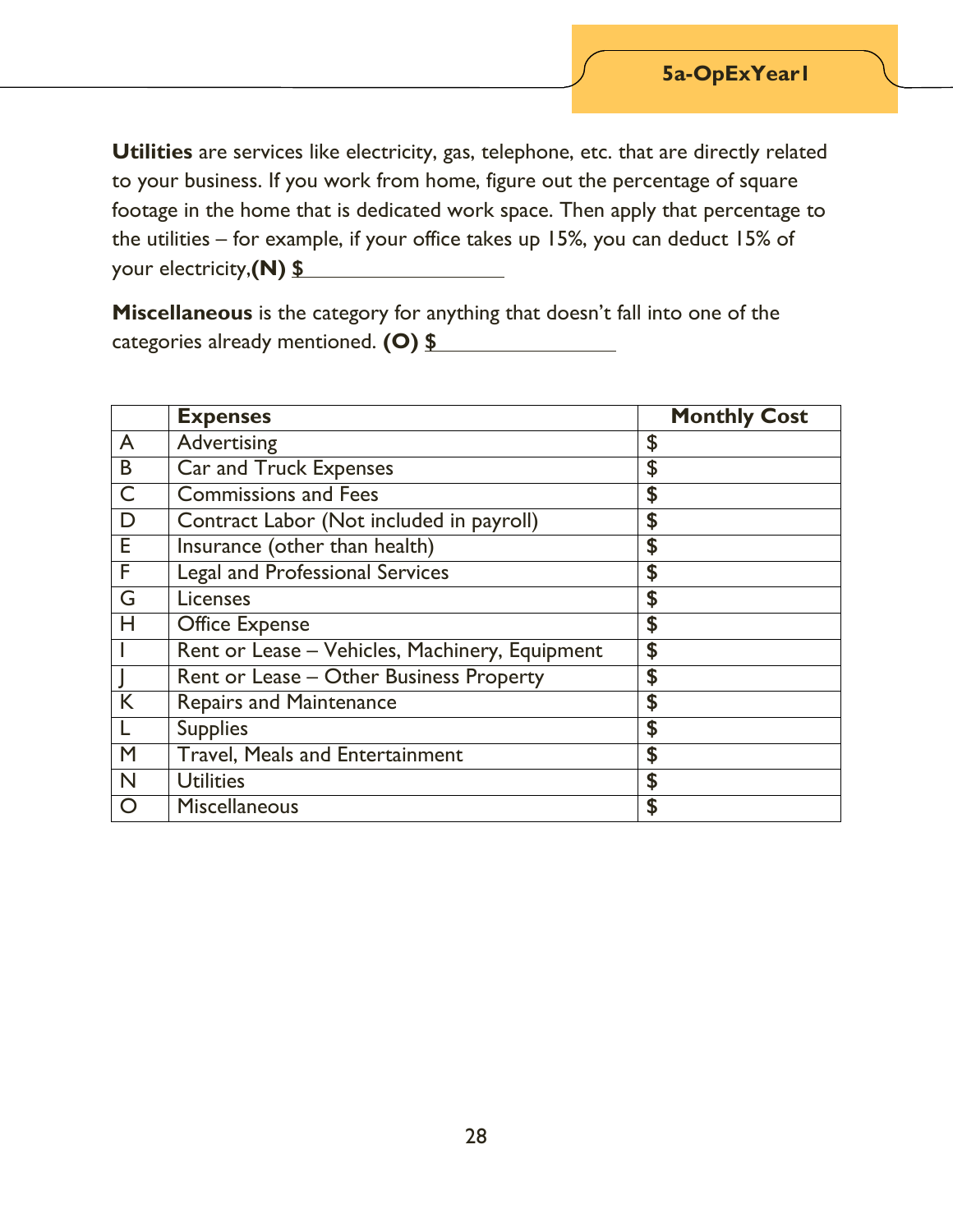This tab of the Template will show you the totals for year one, plus estimates for years two and three. You can adjust those estimates by changing the growth rates. For example, if you think you're going to expand office space in year three, you can demonstrate that by increasing the percentage.

One method companies use to make expense and sales projections is to use their best judgment of what actual expenses are going to be in year one and then multiply them by a growth factor in subsequent years.

This would not work for expenses that are likely to remain fixed or close to constant like rent, utilities, and other expenses that may not grow as fast as revenues.

However, for expenses like advertising, trade show and others that are more directly related to sales, this methodology works.

| <b>Expenses</b>                          | <b>Growth Rate</b> | <b>Growth Rate</b> |
|------------------------------------------|--------------------|--------------------|
|                                          | Year I-2           | <b>Year 2-3</b>    |
| Advertising                              | %                  | ℅                  |
| <b>Car and Truck Expenses</b>            | %                  | ℅                  |
| <b>Commissions and Fees</b>              | %                  | ℅                  |
| Contract Labor (Not included in payroll) | %                  | ℅                  |
| Insurance (other than health)            | $\frac{9}{6}$      | ℅                  |
| <b>Legal and Professional Services</b>   | $\frac{9}{6}$      | ℅                  |
| <b>Licenses</b>                          | %                  | %                  |
| <b>Office Expense</b>                    | %                  | ℅                  |
| Rent or Lease - Vehicles, Machinery,     | %                  | ℅                  |
| Equipment                                |                    |                    |
| Rent or Lease - Other Business Property  | %                  | ℅                  |
| <b>Repairs and Maintenance</b>           | %                  | ℅                  |
| <b>Supplies</b>                          | %                  | ℅                  |
| <b>Travel, Meals and Entertainment</b>   | %                  | ℅                  |
| <b>Utilities</b>                         | %                  | ℅                  |
| Miscellaneous                            | %                  | %                  |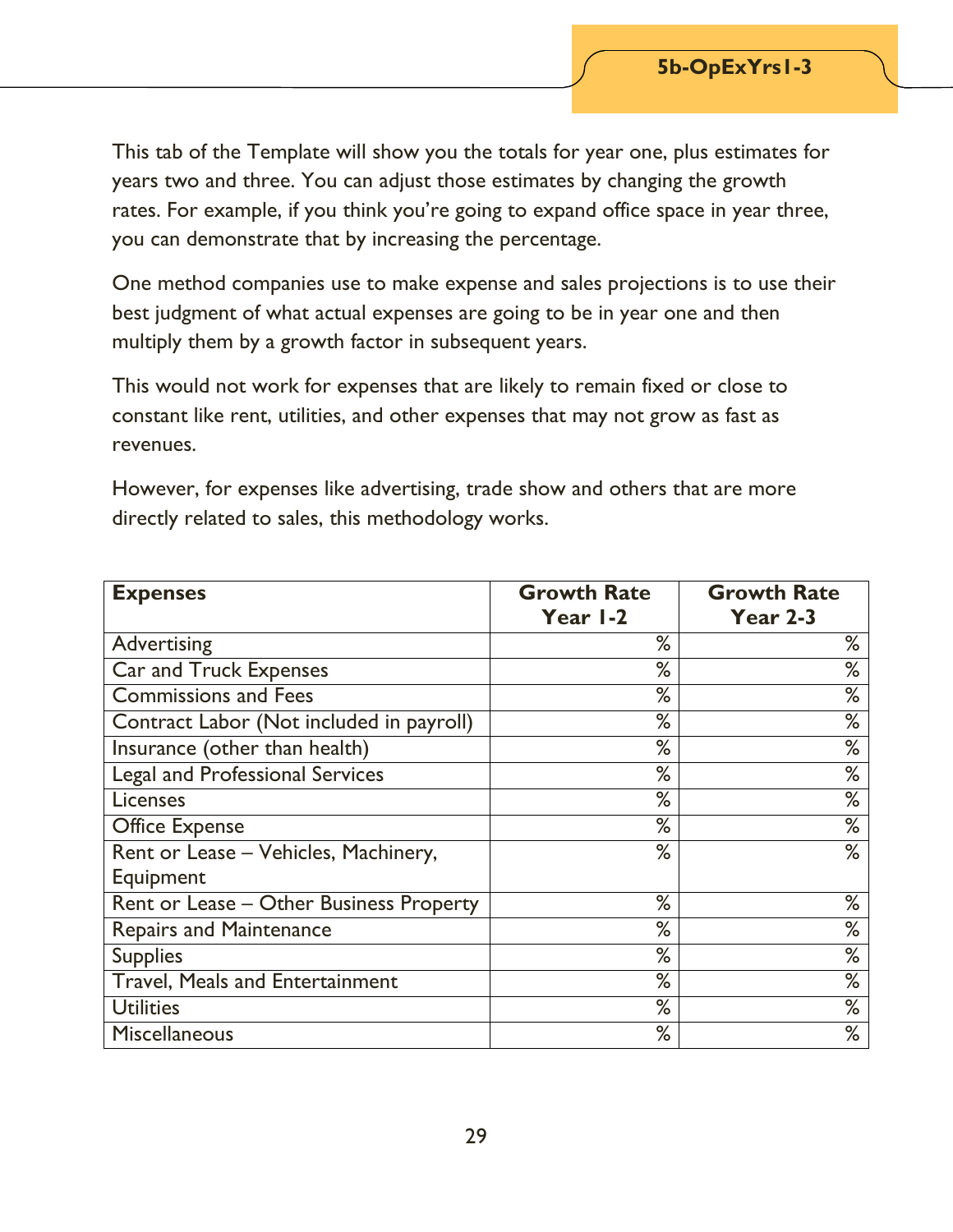### <span id="page-29-0"></span>**Cash Flow**

Most items here will automatically pull from other areas of the Financial Projections Template. However, there are four items in the Cash Outflows section that you will need to input for year 1, as well as years 2 and 3. Those items are listed below. It may be easier to complete this section once you've started to fill out the Template. That way, you will know what your monthly Line of Credit balance is, and you'll have an idea of what your profits will be to determine Owner's Distribution and Dividends Paid. In many cases, these will both be zero for the first year.

| <b>Item</b>                 | <b>Estimated Amount Per Month</b> |
|-----------------------------|-----------------------------------|
| Additional Inventory        |                                   |
| <b>Owner's Distribution</b> |                                   |
| Line of Credit              |                                   |
| <b>Repayments</b>           |                                   |
| Dividends Paid              |                                   |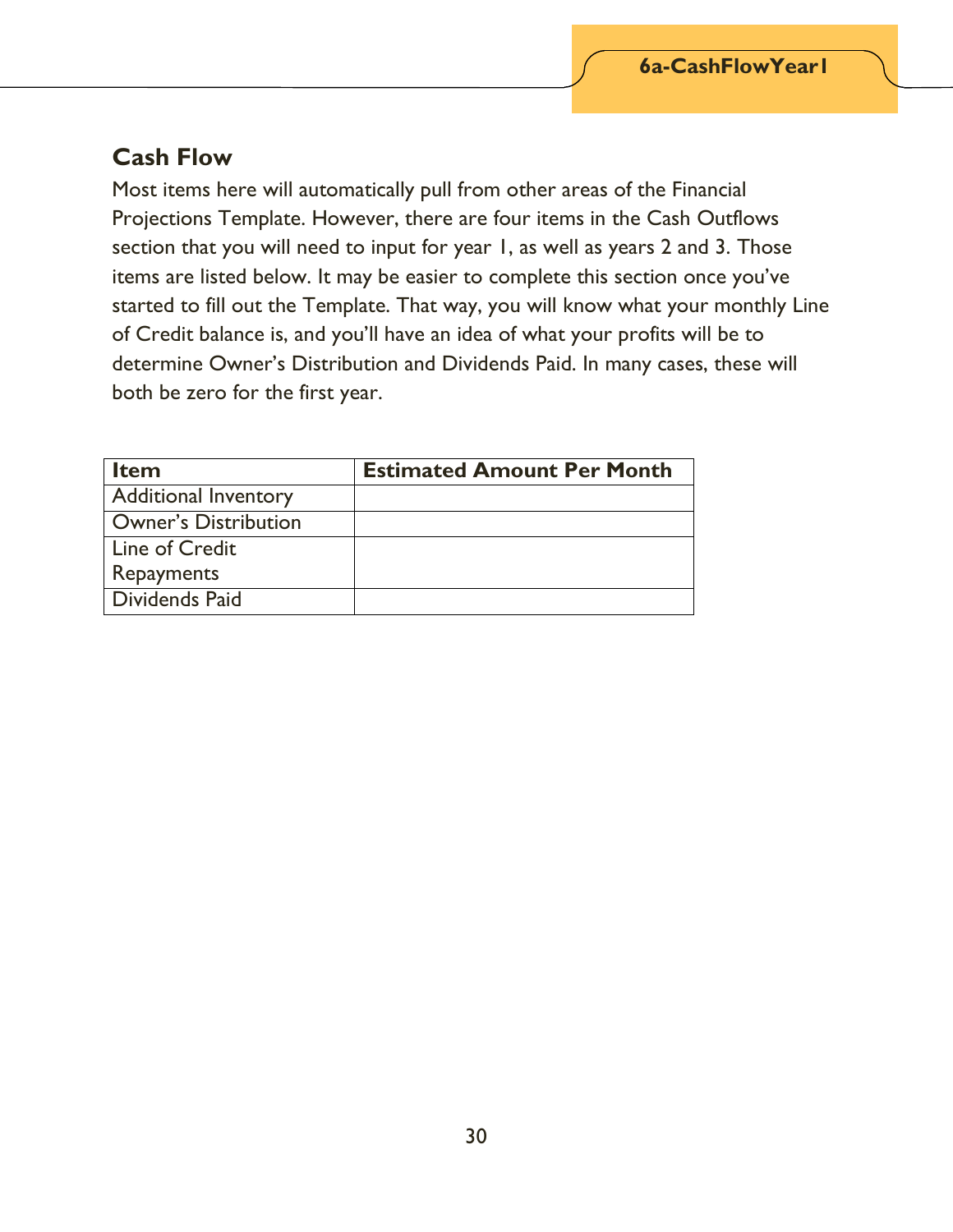This tab is the same as tab 6a, but it allows you to make cash flow projections by month for years 2 and 3.

| <b>Item</b>                 | <b>Estimated Amount Per Month</b> |        |
|-----------------------------|-----------------------------------|--------|
|                             | Year 2                            | Year 3 |
| <b>Additional Inventory</b> |                                   |        |
| <b>Owner's Distribution</b> |                                   |        |
| Line of Credit              |                                   |        |
| Repayments                  |                                   |        |
| Dividends Paid              |                                   |        |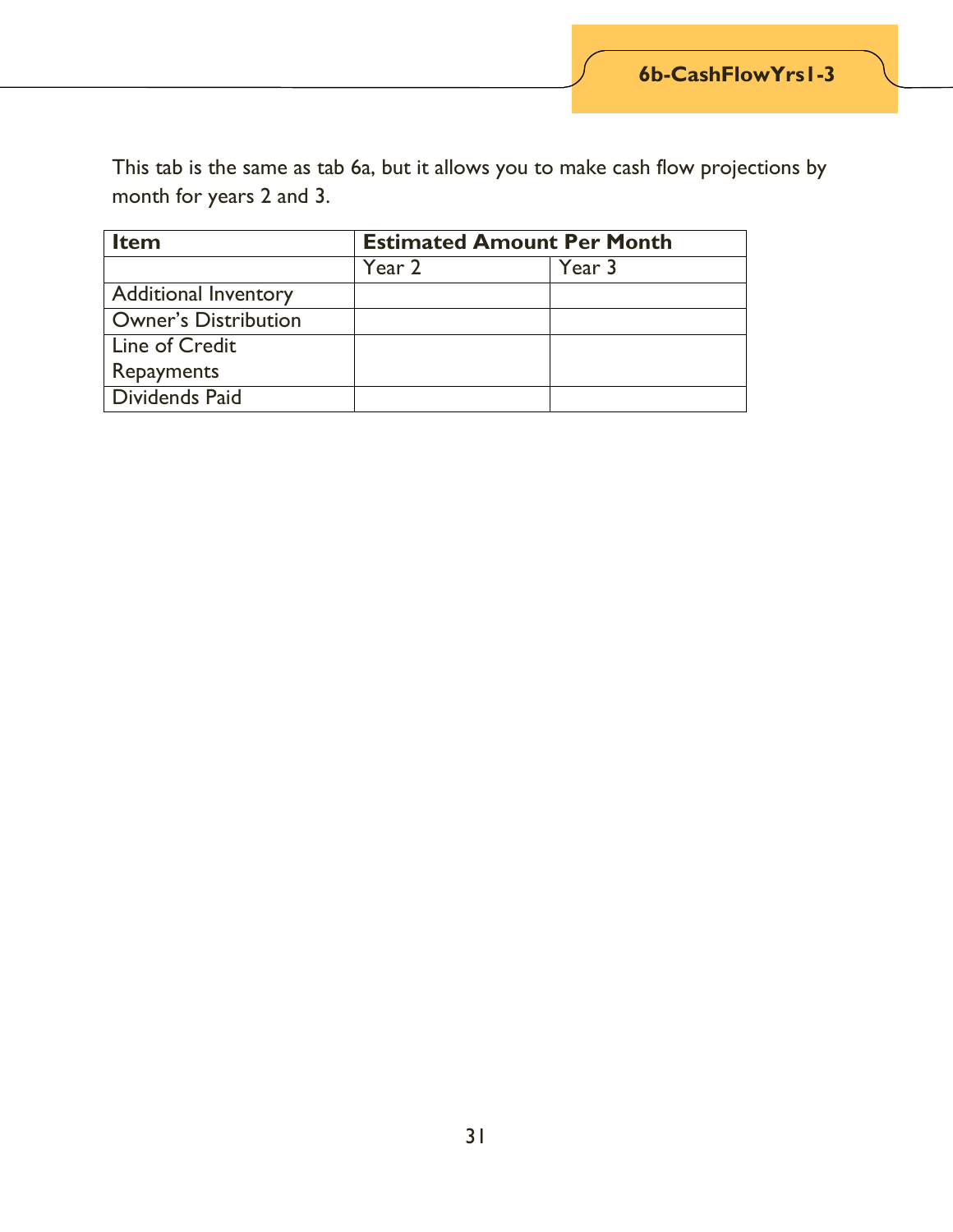#### <span id="page-31-0"></span>**Income Statement**

You will not need to enter any information here, as the Template will automatically calculate all of the information. In order to better understand the information and what it means for your business, you should set up an appointment with a SCORE mentor. You can refer to page 46 in the Simple Steps for Starting Your Business workbook for more information about Income Statements. This page also contains a blank income statement for those who want to complete one independently.

#### $NOTES:$

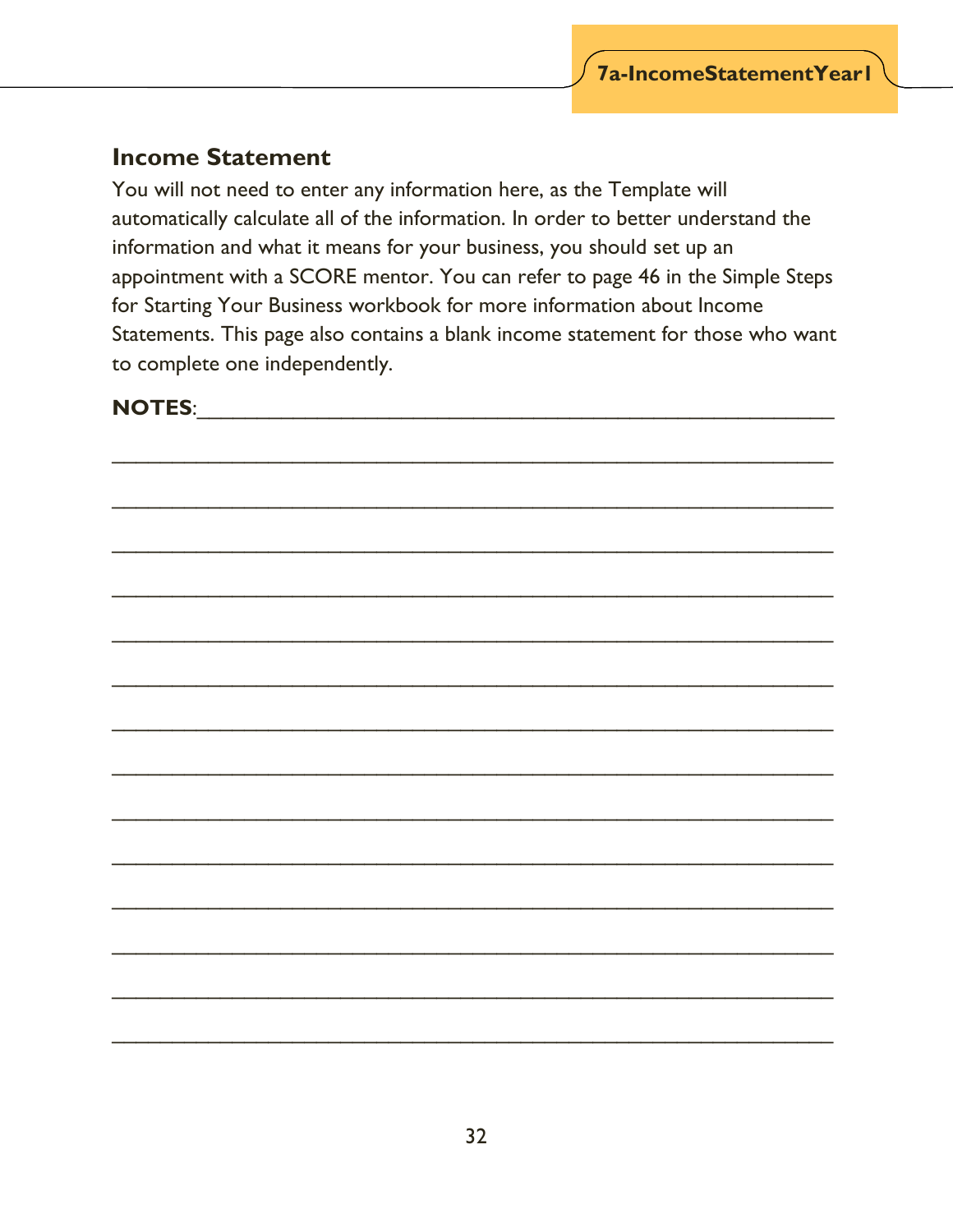You will not need to enter any information here, as the Template will automatically calculate all of the information for years 2 and 3.

| NOTES: |  |
|--------|--|
|        |  |
|        |  |
|        |  |
|        |  |
|        |  |
|        |  |
|        |  |
|        |  |
|        |  |
|        |  |
|        |  |
|        |  |
|        |  |
|        |  |
|        |  |
|        |  |
|        |  |
|        |  |
|        |  |
|        |  |
|        |  |
|        |  |
|        |  |
|        |  |
|        |  |
|        |  |
|        |  |
|        |  |
|        |  |
|        |  |
|        |  |
|        |  |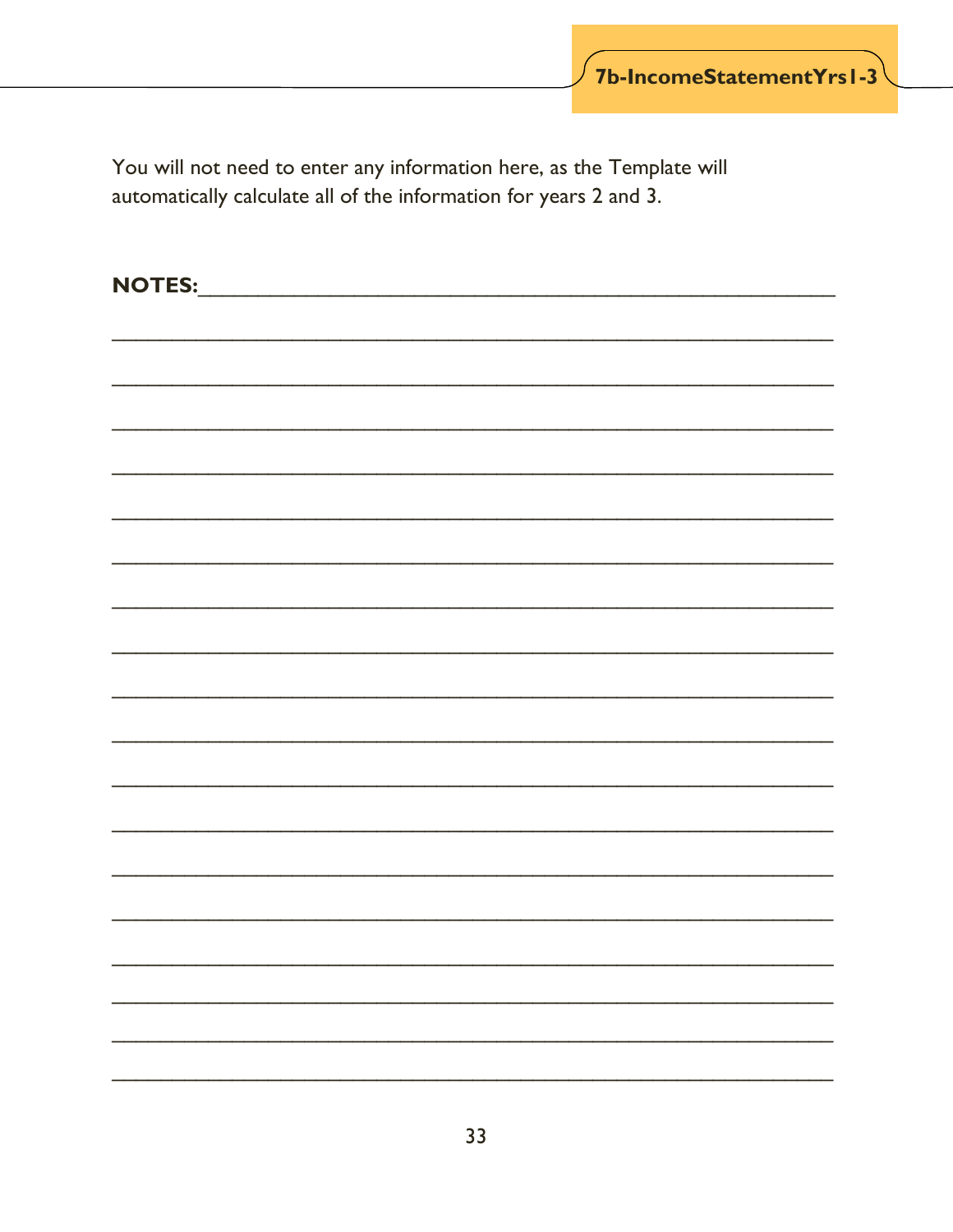#### <span id="page-33-0"></span>**Balance Sheet**

Like the Income Statement, the Template will automatically calculate all of the information on this tab. You can refer to page 48 in the Simple Steps for Starting Your Business workbook for more information about Balance Sheets. There is also a blank one on page 49, if you'd like to complete one independently. Remember to set up a time to speak with a SCORE mentor to ensure that you understand what the numbers mean for your business.

## 

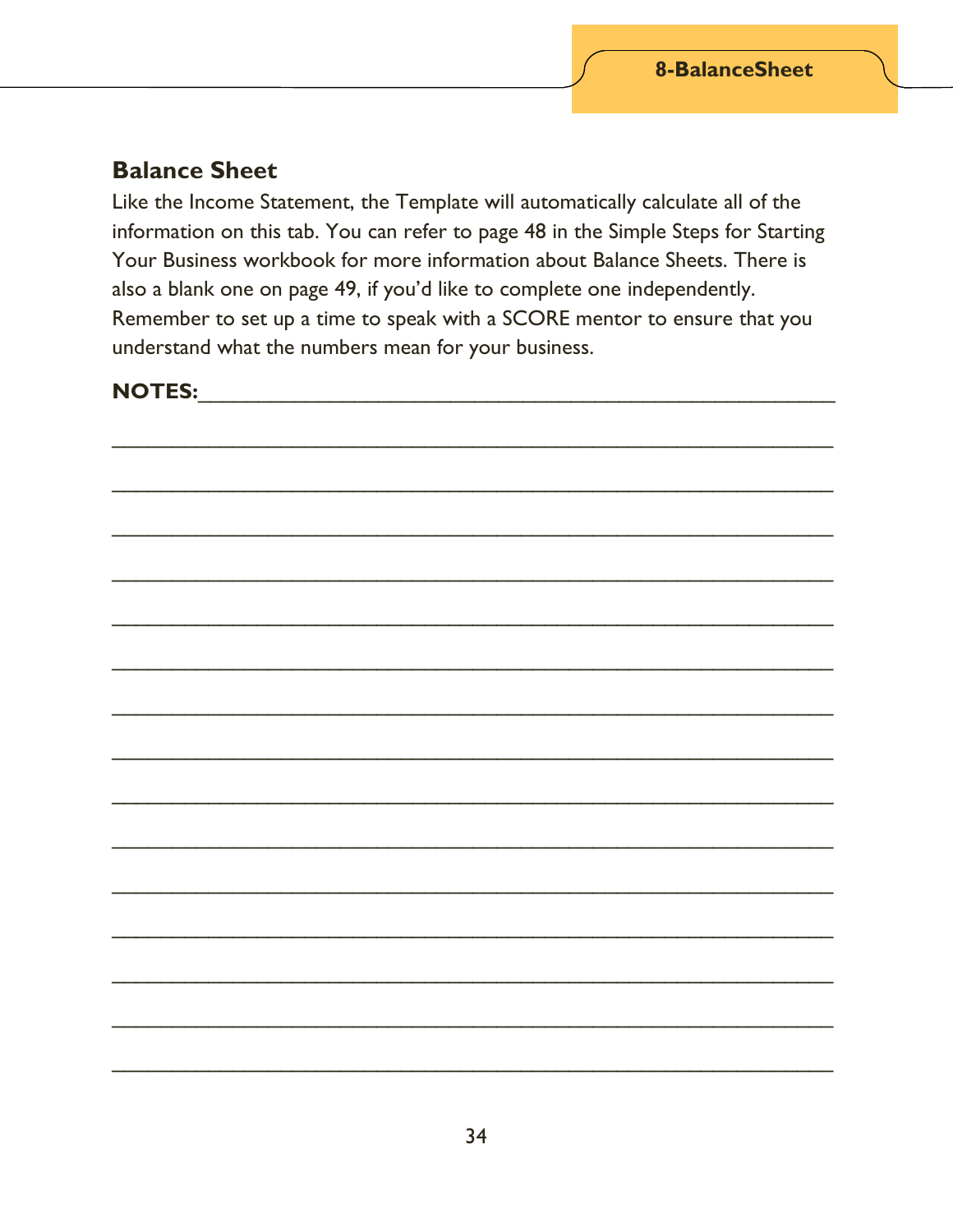# <span id="page-34-0"></span>**Other Helpful Tabs**

#### **Breakeven Analysis**

This tab will auto-populate based on information you've entered in previous tabs. Here, you can determine the number of units you will need to sell each month to breakeven. This means that revenues are equal to expenses. Any units you sell above the breakeven point are profit.

#### **Financial Ratios**

This tab generates some standard ratios that you might find useful. There is space for you to enter the norms for your industry so that you can see a side-by-side comparison with your ratios.

#### **Diagnostic Tools**

Many start-up entrepreneurs are unsure whether their financial information is within reasonable ranges. This tab will give you very general guidelines as to whether your numbers are too high, too low, or just right. You should speak with your SCORE mentor for more tailored information regarding your financials.

#### **COGS Calculator**

This tab isn't meant to "store" data. It's a calculator and, like a calculator that you'd use at your desk, you can enter data into it to get an idea of your Cost of Goods Sold (COGS) for different items. You will largely use this when you are working on your Sales Forecast.

#### **Amortization & Depreciation**

This tab is helpful in a variety of ways. It not only shows what you will owe month-by-month for the first three years of any loans of credit card debt you take out, but it also shows depreciation for our fixed assets for 3 years and how your start-up costs can be amortized over the first 3 years.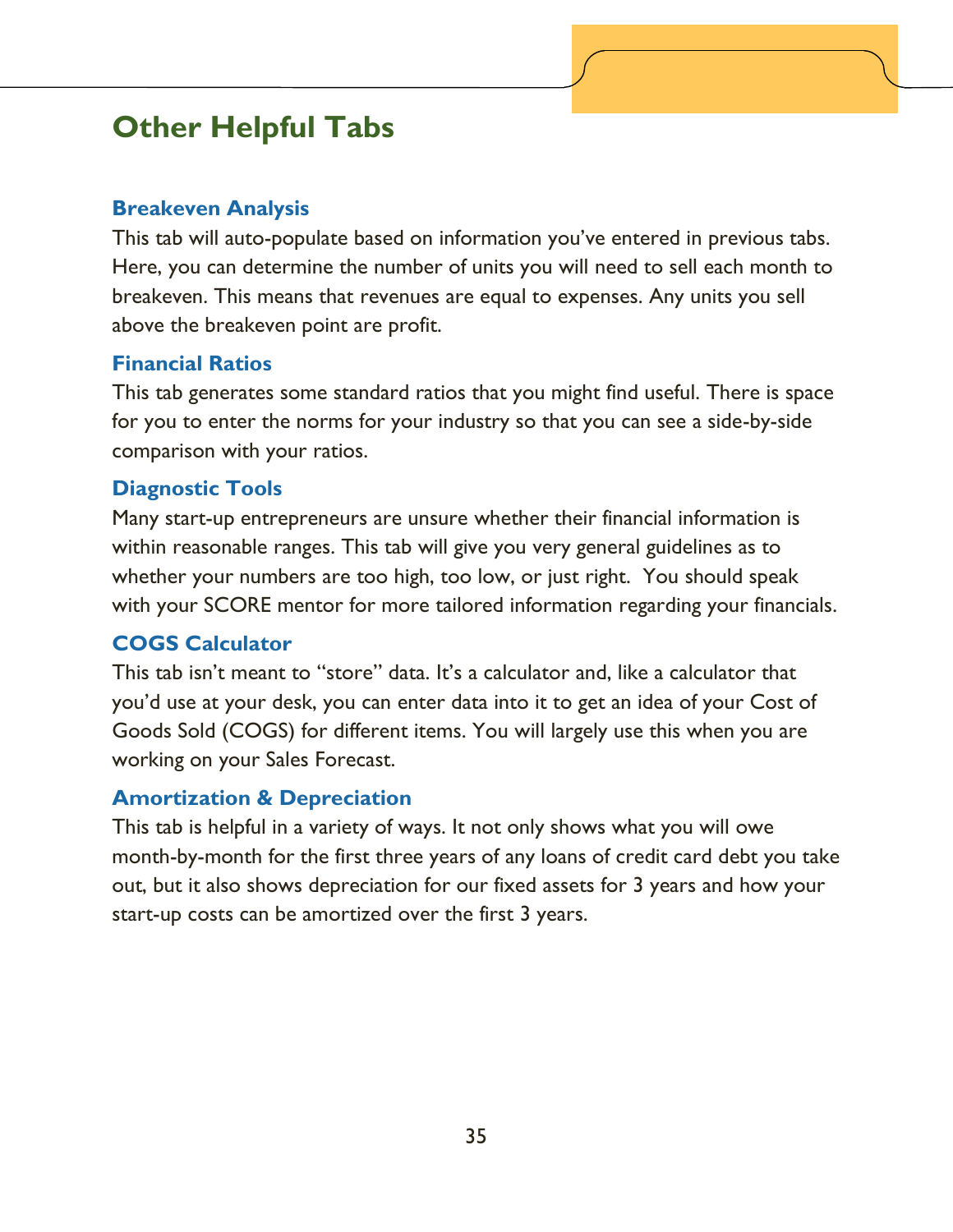# <span id="page-35-0"></span>**Glossary**

| accounts payable     | Money owed to others for goods and services received                                                                                                  |
|----------------------|-------------------------------------------------------------------------------------------------------------------------------------------------------|
| accounts receivable  | Money owed from customers for goods and services<br>sold                                                                                              |
| additional inventory | Raw materials or finished goods that are ready or will be<br>ready for sale, which are purchased to replenish existing<br>inventory                   |
| amortization         | The paying off of debt in regular installments over a<br>period of time                                                                               |
| assets               | All resources owned by the business                                                                                                                   |
| balance sheet        | A financial statement that shows the company's<br>financial position at a moment in time-all assets, all<br>liabilities, and all equity               |
| benchmarking         | Comparing company's results to the experiences of<br>others of similar size and within the same industry                                              |
| benefits             | Costs paid by company for employee-related items, such<br>as Social Security, worker comp, health insurance,<br>vacations, sick days, etc.            |
| book value           | Sum of all assets, minus all liabilities = equity. The<br>intrinsic value of the business owned by the<br>stockholders                                |
| breakeven point      | Point at which total sales for a period of time = total<br>expenses for that period of time (in other words, there<br>is neither a profit nor a loss) |
| business concept     | An idea which can be used for commercial purposes                                                                                                     |
| capital              | Long term money held in the business that is used to<br>create profit                                                                                 |
| cash flow statement  | An analytical tool that demonstrates the short-term<br>viability of a company, particularly its ability to pay bills                                  |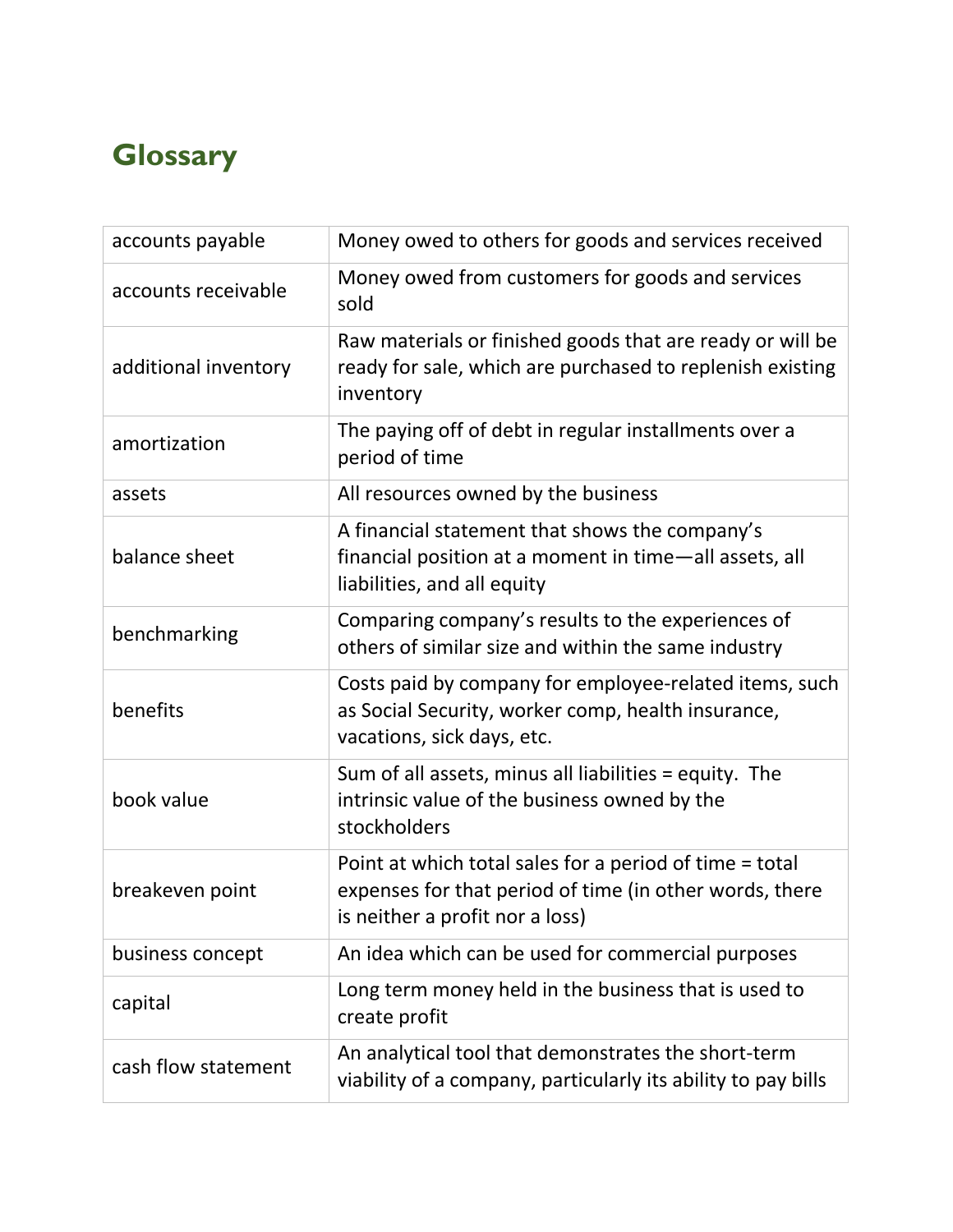| C-corp.                      | A limited liability legal structure in which the company is<br>taxed separately from its shareholders                                                                                                                                                                                                                           |
|------------------------------|---------------------------------------------------------------------------------------------------------------------------------------------------------------------------------------------------------------------------------------------------------------------------------------------------------------------------------|
| collateral                   | Property and goods used to secure repayment of a loan                                                                                                                                                                                                                                                                           |
| cost of goods sold<br>(COGS) | Also called cost of sales or variable costs. The costs<br>associated with a specific product, not including<br>overhead costs, such as payroll or office supplies.                                                                                                                                                              |
| current                      | Will occur within 12 months of the financial statement<br>date                                                                                                                                                                                                                                                                  |
| debt capital                 | Debt raised by the business by taking out a loan                                                                                                                                                                                                                                                                                |
| depreciation                 | Cost of expensing a fixed asset over its estimated useful<br>life; Many people use "Straight Line" depreciation, equal<br>amounts over the life of the asset, for management<br>planning and reporting purposes. "Accelerated"<br>depreciation might be used for tax reporting purposed.<br>Consult your accountant for advice. |
| direct cost                  | Cost that can be directly traced to producing specific<br>goods or services                                                                                                                                                                                                                                                     |
| disbursements                | Money paid out                                                                                                                                                                                                                                                                                                                  |
| dividends paid               | Money paid to shareholders                                                                                                                                                                                                                                                                                                      |
| equity                       | (see book value)                                                                                                                                                                                                                                                                                                                |
| expense                      | Operating costs the business incurs through its efforts to<br>earn revenue                                                                                                                                                                                                                                                      |
| financial projection         | Estimate of future financial outcomes (see forecast)                                                                                                                                                                                                                                                                            |
| fixed expense                | Business expenses which must be paid every month,<br>even if you have no customers (for example: rent,<br>utilities, telephone, loan payments)                                                                                                                                                                                  |
| forecast                     | Making statements about events which have not yet<br>been observed                                                                                                                                                                                                                                                              |
| fringe benefits              | (see benefits)                                                                                                                                                                                                                                                                                                                  |
| funds management             | Management of cash flow                                                                                                                                                                                                                                                                                                         |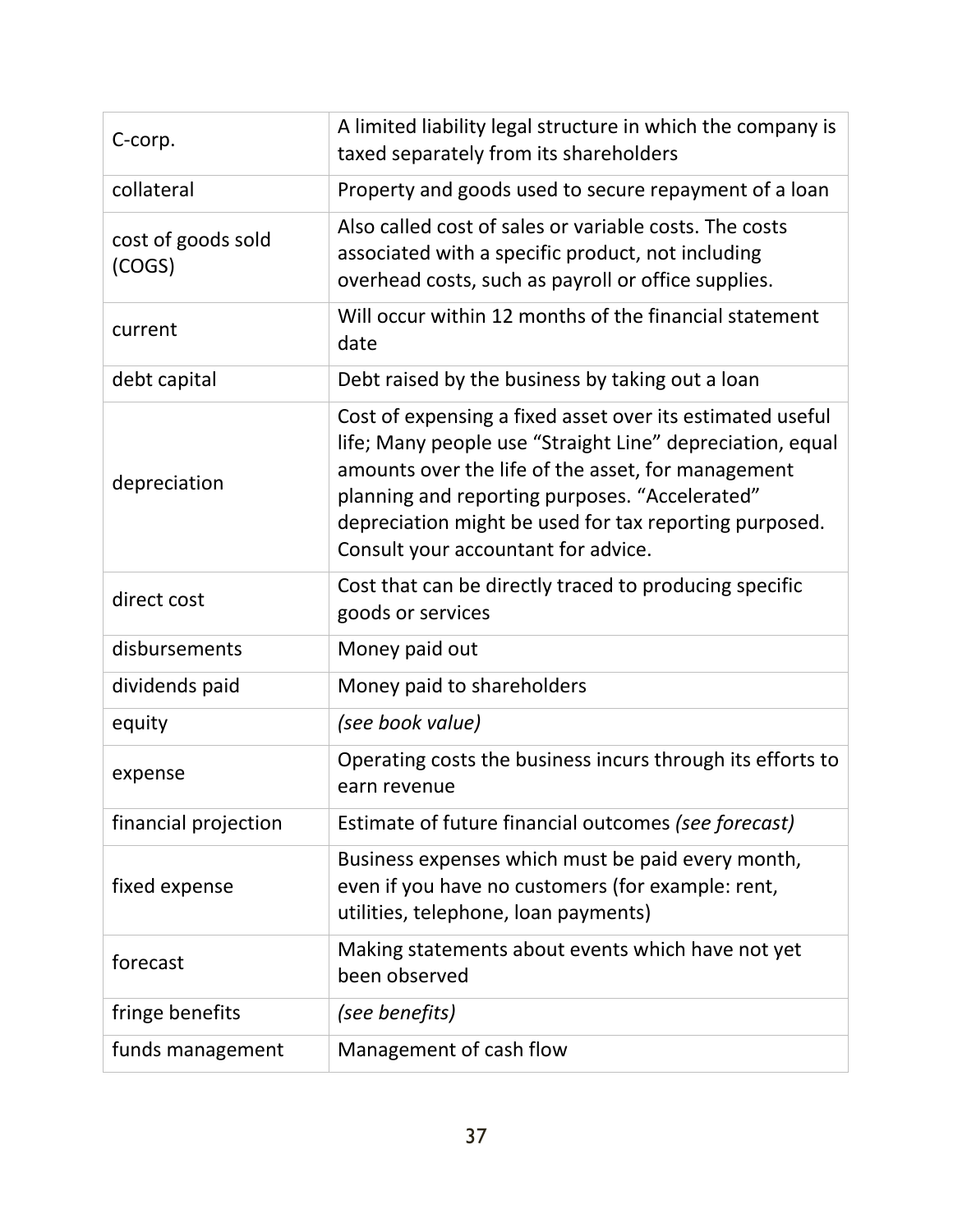| gross profit            | Revenue minus the cost of making a product or<br>providing a service, but before deducting overhead,<br>payroll, taxes and interest payments                                                                                                      |
|-------------------------|---------------------------------------------------------------------------------------------------------------------------------------------------------------------------------------------------------------------------------------------------|
| gross profit margin %   | Gross profit divided by total sales                                                                                                                                                                                                               |
| income                  | Revenue produced through sales of goods and services                                                                                                                                                                                              |
| income statement        | Analysis of financial performance over a period of time<br>(also called the Profit and Loss statement, or 'P&L')                                                                                                                                  |
| indirect cost           | Costs that are not directly accountable to a unit of<br>production, also called overhead (such as taxes,<br>administration, personnel, and security)                                                                                              |
| industry comparison     | (see benchmarking)                                                                                                                                                                                                                                |
| liabilities             | What the business owes to others                                                                                                                                                                                                                  |
| line of credit          | The maximum credit a customer is allowed; This is<br>usually arranged with a bank, and the borrower is<br>allowed to borrow up to a pre-defined amount. This is<br>generally used to maintain a certain minimum cash<br>balance for the business. |
| long term               | Occurs later than 12 months from the financial<br>statement date                                                                                                                                                                                  |
| model                   | Computer program that uses facts and assumptions to<br>simulate financial operations of a business                                                                                                                                                |
| net profit              | Sum of total revenue and gains, less all expenses<br>(including taxes) for a reporting period                                                                                                                                                     |
| net profit before taxes | Sum of total revenue and gains, less all expenses except<br>for income taxes for the reporting period                                                                                                                                             |
| net profit margin %     | Net profit divided by total sales                                                                                                                                                                                                                 |
| operating expense       | Expenditures incurred in the normal course of business                                                                                                                                                                                            |
| overhead                | (see indirect cost)                                                                                                                                                                                                                               |
| owners distribution     | A payment of earnings to owners of a business                                                                                                                                                                                                     |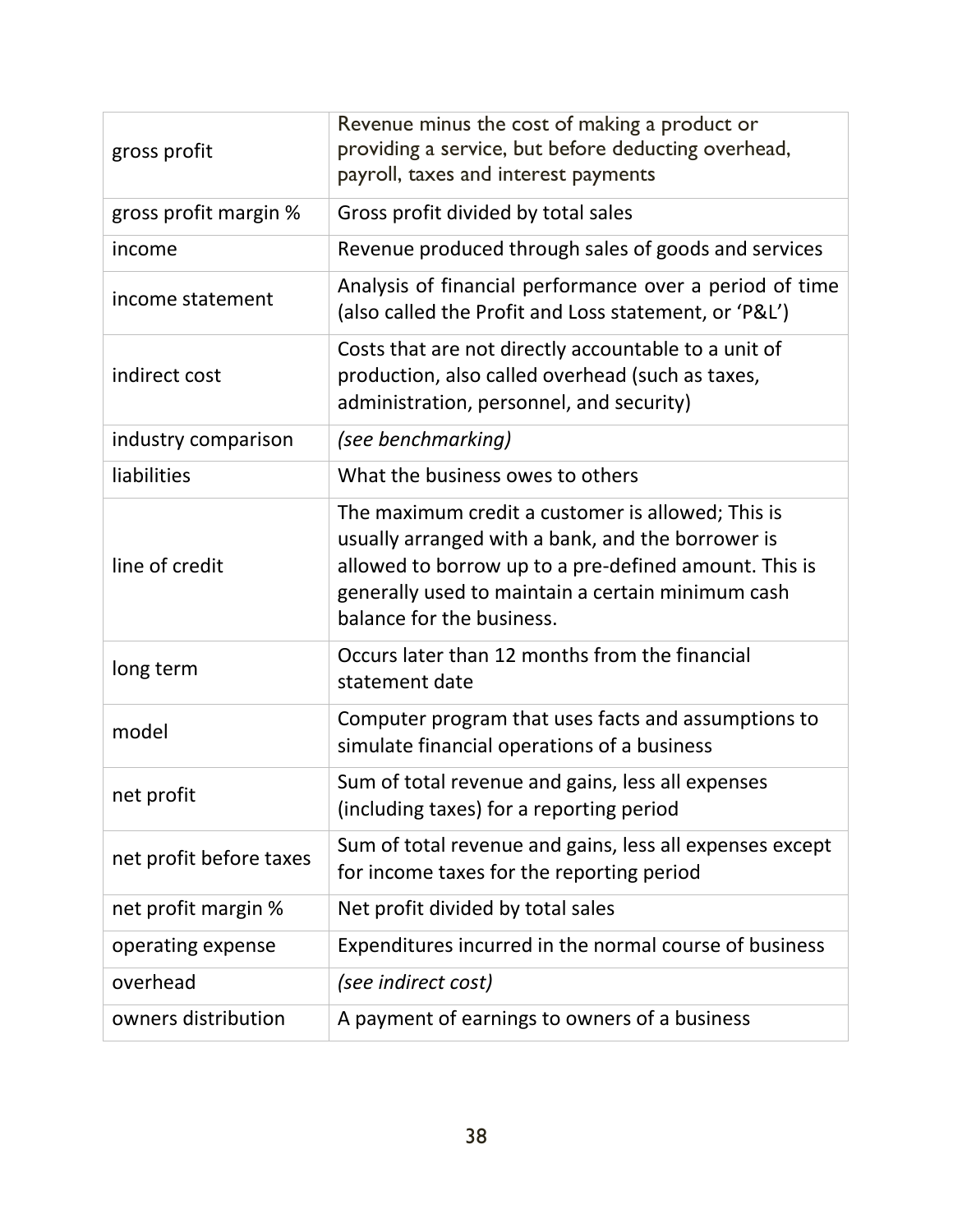| payment terms           | Conditions under which a seller completes a sale,<br>including the time the customer has to pay off the<br>amount due                                                                                                                                                    |
|-------------------------|--------------------------------------------------------------------------------------------------------------------------------------------------------------------------------------------------------------------------------------------------------------------------|
| profit & loss statement | (see income statement)                                                                                                                                                                                                                                                   |
| profitable              | Excess of purchase price over the costs of bringing<br>product or service to market                                                                                                                                                                                      |
| projected               | <b>Estimated or forecast</b>                                                                                                                                                                                                                                             |
| ratios                  | Calculations used to make numerical comparisons                                                                                                                                                                                                                          |
| receipts                | (see income)                                                                                                                                                                                                                                                             |
| revenue                 | (see income)                                                                                                                                                                                                                                                             |
| sales                   | (see income)                                                                                                                                                                                                                                                             |
| sales forecast          | Estimated sales for a time period                                                                                                                                                                                                                                        |
| sales unit              | As used in the SCORE model, it is a product or service, or<br>a group of products or services, regarded as a single<br>line-item entry in the sales forecast                                                                                                             |
| S-corp.                 | A limited liability legal structure in which the<br>corporation's income or losses are divided among and<br>passed through to its shareholders who then report the<br>income or loss on their own individual income tax<br>returns                                       |
| short term              | Occurs within 12 months of the financial statement date                                                                                                                                                                                                                  |
| sole proprietorship     | A business entity that is owned and run by one<br>individual in which there is no legal distinction between<br>the owner and the business                                                                                                                                |
| sources of funds        | Typical sources include profit from operations, debt<br>from money borrowed, and sale of equity interest to<br>shareholders                                                                                                                                              |
| spreadsheets            | An interactive computer application use for analysis of<br>information in a tabular form. These are frequently used<br>for financial information because of their ability to re-<br>calculate the entire sheet automatically after a change to<br>a single cell is made. |